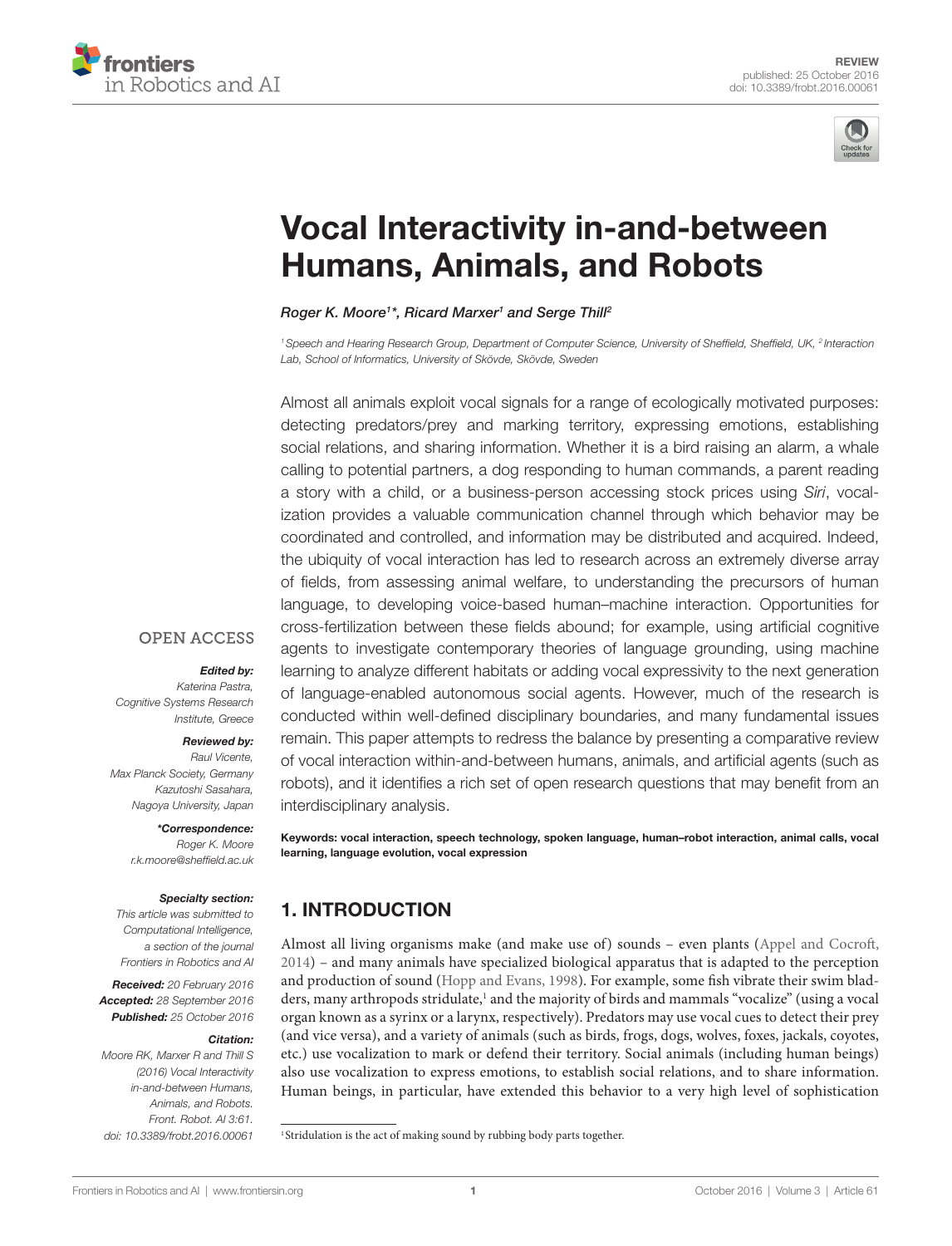through the evolution of speech and language – a phenomenon that appears to be unique in the animal kingdom, but which shares many characteristics with the communication systems of other animals.

Likewise, auditory perception in many animals is adapted to their acoustic environment and the vocal behavior of other animals, especially conspecifics<sup>2</sup> (Talkington et al., 2012). Vocalization thus sits alongside other modes (such as vision and olfaction) as a primary means by which living beings are able to sense their environment, influence the world around them, coordinate cooperative or competitive behavior with other organisms, and communicate information.

Alongside the study of vocal behavior, recent years have seen important developments in a range of technologies relating to vocalization. For example, systems have been created to analyze and playback animals calls, to investigate how vocal signaling might evolve in communicative agents, and to interact with users of spoken language technology.<sup>[3](#page-1-1)</sup> Indeed, the latter has witnessed huge commercial success in the past 10–20 years, particularly since the release of *Naturally Speaking* (Dragon's continuous speech dictation software for a PC) in 1997 and *Siri* (Apple's voice-operated personal assistant and knowledge navigator for the iPhone) in 2011. Research interest in this area is now beginning to focus on voice-enabling autonomous social agents (such as robots).

Therefore, whether it is a bird raising an alarm, a whale calling to potential partners, a dog responding to human commands, a parent reading a story with a child, or a business-person accessing stock prices using an automated voice service on their mobile phone, vocalization provides a valuable communication channel through which behavior may be coordinated and controlled, and information may be distributed and acquired. Indeed, the ubiquity of vocal interaction has given rise to a wealth of research across an extremely diverse array of fields from the behavioral and language sciences to engineering, technology, and robotics.

Some of these fields, such as human spoken language or vocal interactivity between animals, have a long history of scientific research. Others, such as vocal interaction between artificial agents or between artificial agents and animals, are less well studied – mainly due to the relatively recent appearance of the relevant technology. This means that there is huge potential for cross-fertilization between the different disciplines involved in the study and exploitation of vocal interactivity. For example, it might be possible to use contemporary advances in machine learning to analyze animal activity in different habitats or to use artificial agents to investigate contemporary theories of language grounding. Likewise, an understanding of animal vocal behavior might inform how vocal expressivity might be integrated into the next generation of autonomous social agents.

This paper appraises our current level of understanding about vocal interactivity within-and-between humans, animals, and artificial agents (such as robots). In particular, we present a snapshot of our understanding in six key areas of vocal interaction: animal⇔animal, human⇔human, robot⇔robot, human⇔animal, human⇔robot, and animal⇔robot (see Figure 1) through the consideration of three aspects of vocal interactivity:

- 1. *Vocal signals in interaction*. This concerns properties of the signals themselves, including their structure, grammar, and semantic content where applicable. This topic contains a large body of research on both animal and human vocalizations.
- 2. *Vocal interaction between agents*. Here, we primarily discuss the functions and different types of vocally interactive behavior between animals, between human beings and animals, and between human beings and technology.
- 3. *Technology-based research methodologies*. Lastly, this paper reviews the use of technology in studying vocal interactivity. These are of interest since they provide relatively recent and novel means to further our understanding in the field while also contributing to the development of new technology capable of vocal interaction.

Given the vastness of the topics covered, we aim for snapshots that provide a good sense of the current state-of-the-art and allow us to identify some of the most pertinent open research questions that might benefit from a cross-disciplinary approach. In particular, when reviewing research on specific aspects of human and/or animal vocal interactivity, we also highlight questions pertaining to the design of future vocally interactive technologies that these raise.



<span id="page-1-2"></span>FIGURE 1 | Illustration of the key types of vocal interactivity linking humans, animals, and artificial agents (such as robots).

<span id="page-1-0"></span><sup>&</sup>lt;sup>2</sup>A conspecific is a member of the same species.

<span id="page-1-1"></span><sup>3</sup> Spoken language technology (SLT) includes voice-based human–computer interaction using components, such as automatic speech recognition, text-to-speech synthesis, and dialogue management.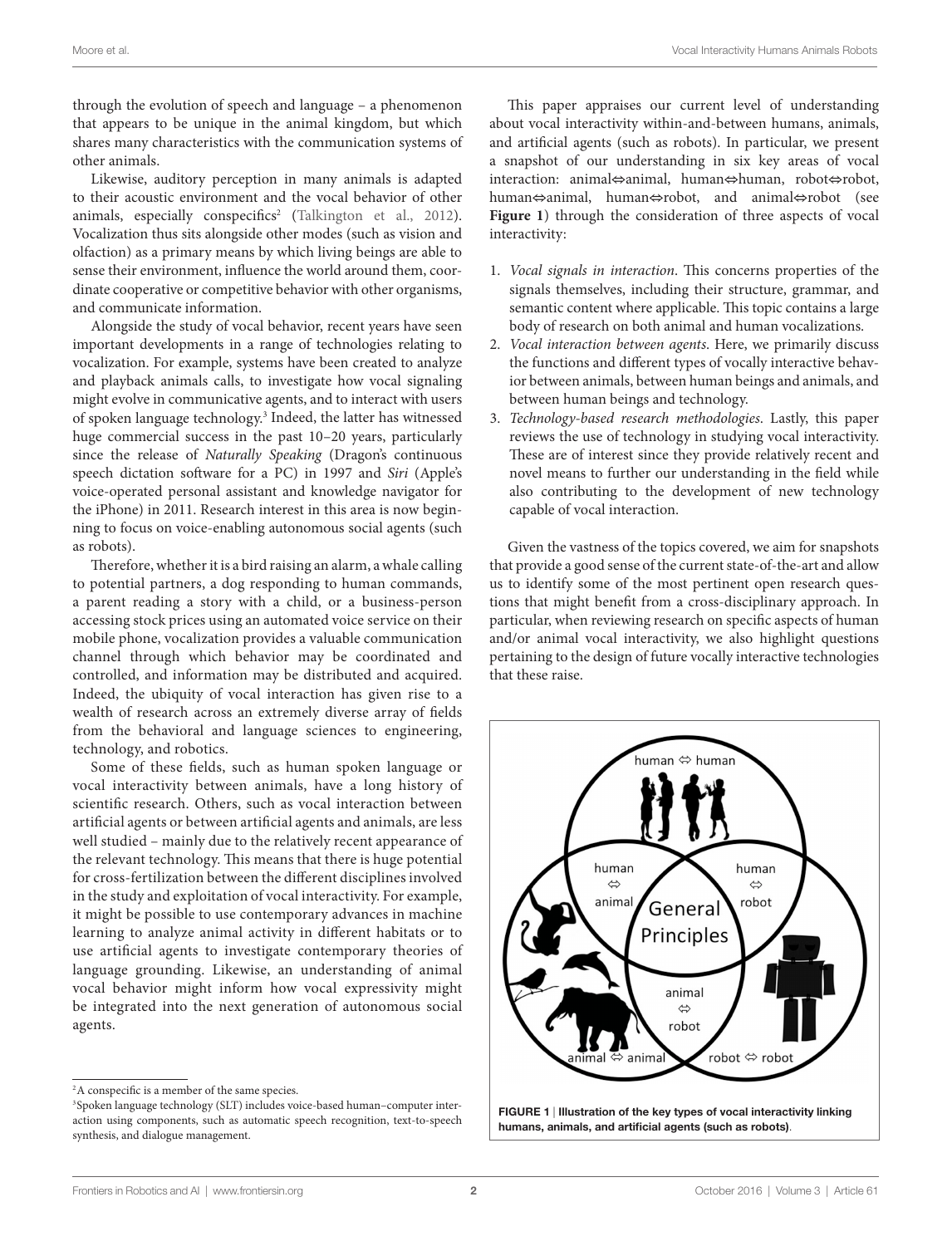## 2. VOCAL SIGNALS IN INTERACTION

### 2.1. Physiology and Morphology

A range of different neural and physical mechanisms are involved in the production, perception, and interpretation of vocal behavior in humans, animals, and artificial agents ([Doupe and](#page-11-0) [Kuhl, 1999](#page-11-0); [Jarvis, 2004](#page-13-0); [Ackermann et al., 2014;](#page-10-1) [Andics et al.,](#page-10-2) [2014\)](#page-10-2). The physical apparatus for articulation and audition differs from species to species, as does the neural substrate for processing incoming signals and generating outgoing signals. In some species, it has also been hypothesized that exploiting the vocal production system in a form of analysis-by-synthesis may facilitate the understanding of vocal input [\(Arbib, 2005](#page-11-1)).

Human beings are mammals and, as such, the physical mechanisms for producing and perceiving vocalizations are constructed along the same lines as those possessed by all other land mammals. Air flow from the lungs excites resonances in the oral cavity (the "vocal tract") by vibrating the vocal cords to produce a rich harmonic sound structure, by creating partial closures and using the resulting turbulence to generate noisy fricative sounds, or by closing the vocal tract completely and producing explosive sounds on releasing the air pressure. The spectral characteristics of the generated sounds are modified by the shape of the vocal tract and thus continually influenced by the movement and position of the main articulators – the tongue, the lips, and the jaw. As in other animals, body size influences the characteristics of the vocalizations that human beings are capable of producing. Hence, the pitch of the voice and the "formants" (the vocal tract resonances) are considerably higher in a small child than they are in an adult. In a recent review, [Pisanski et al. \(2016\)](#page-14-0) suggest that the control of vocal aspects, such as height of formants and pitch, to convey body size information, could be an evolutionary step toward our ability of producing speech.

One difference between the human vocal tract and those of all other mammals is that it is bent into an "L" shape, primarily as a result of our upright vertical posture. This configuration gives rise to the so-called "descended larynx" in adult humans, and it has been hypothesized that this allows human beings to produce a much richer variety of sounds than other mammals (for example, a dog or a monkey) ([Lieberman, 1984](#page-13-1)). This traditional view has been challenged ([Fitch and Reby, 2001\)](#page-12-1).

In general terms, however, much regarding the similarities/ differences between the vocal systems (including brain organization) in different animals remain unknown and open to further research. Similarly, while morphology has an obvious influence on vocalization as just discussed, the precise nature of this influence and how vocal mechanisms are constrained (or indeed facilitated) by the morphology of the individual agents involved is a topic deserving further study.

### 2.2. Properties and Function of Animal Signals

Several works have been dedicated to studying how non-human animals adapt their vocalizations to the acoustic context and to the listeners' perception. [Potash \(1972\)](#page-14-1) showed how ambient noise modifies the intensity, rate, and type of calls of the Japanese quail. Experiments conducted by [Nonaka et al.](#page-14-2)  [\(1997\)](#page-14-2) demonstrate that the brain stems of cats hold neuronal mechanisms for evoking the Lombard reflex [\(Lombard, 1911](#page-13-2)) of increasing speaker effort under the presence of noise. This effect has also been observed in many avian species [\(Cynx et al., 1998;](#page-11-2) [Manabe et al., 1998;](#page-13-3) [Kobayasi and Okanoya, 2003;](#page-13-4) [Leonard and](#page-13-5)  [Horn, 2005\)](#page-13-5) and in frogs ([Halfwerk et al., 2016](#page-12-2)). Recent work has focused on how other aspects of the vocalizations, such as duration or frequency, are adapted and on the role of auditory feedback in such adaptations ([Osmanski and Dooling, 2009;](#page-14-3) [Hage et al., 2013](#page-12-3)).

Non-human animals have been shown to adapt their vocalizations depending on the audience. For instance, female Vervet monkeys produce a higher rate of alarm calls in the presence of their offspring. Likewise, male Vervet monkeys make more calls in the presence of adult females than when other dominant males are near ([Cheney and Seyfarth, 1985](#page-11-3)). In some cases, animals may employ vocalizations targeted at individuals of a different species. The kleptoparasitic fork-tailed drongo, when following terrestrially foraging pied babblers, will even perform false alarm calls to make the babblers fly to cover, thereby giving the drongos an opportunity to steal food items [\(Ridley et al., 2007\)](#page-15-1). Also, vocal communication between species is not confined to animals of the same class, e.g., hornbills (a tropical bird) are known to be capable of distinguishing between different primate alarm calls ([Rainey](#page-14-4)  [et al., 2004\)](#page-14-4).

Some alarm and mobbing calls serve as an example of the capacity of non-human animals to transmit semantic information referring to specific stimuli categories, to an associated risk, or to a particular amount of danger. [Seyfarth et al. \(1980\)](#page-15-2) showed how vervet monkeys use and recognize different alarm calls for at least three predators: leopards, eagles, and snakes. Predator or dangerspecific calls have been observed in many other species and situations [\(Blumstein and Armitage, 1997](#page-11-4); [Greene and Meagher,](#page-12-4)  [1998](#page-12-4); [Zuberbühler, 2000](#page-16-0), [2001;](#page-16-1) [Manser, 2001](#page-13-6); [Templeton et al.,](#page-15-3)  [2005](#page-15-3); [Griesser, 2009](#page-12-5); [Yorzinski and Vehrencamp, 2009\)](#page-16-2).

Perhaps, the most interesting recent development in the field of non-human animal vocal interaction is the evidence of syntactic and combinatory rules, grammar, and learning in certain species. For example, [McCowan et al. \(1999\)](#page-13-7) showed (using bottlenose dolphin whistle repertoires) how an information–theoretic analysis could be used to compare the structural and organizational complexity of various animal communications systems. [Ouattara](#page-14-5)  [et al. \(2009\)](#page-14-5) investigated the ability of non-human primates to generate meaningful acoustic variation during call production – a behavior that is functionally equivalent to suffixation in human language when referring to specific external events. A study by [Schel et al. \(2010\)](#page-15-4) on the alarm call sequences of colobus monkeys concluded that the monkeys attended to the compositional aspects of utterances. [Clay and Zuberbühler \(2011\)](#page-11-5) showed the ability of bonobos to extract information about external events by attending to vocal sequences of other individuals, thus highlighting the importance of call combinations in their natural communication system. [Candiotti et al. \(2012\)](#page-11-6) describe how some non-human primates vary the acoustic structure of their basic call type and, through combination, create complex structures that increase the effective size of their vocal repertoire.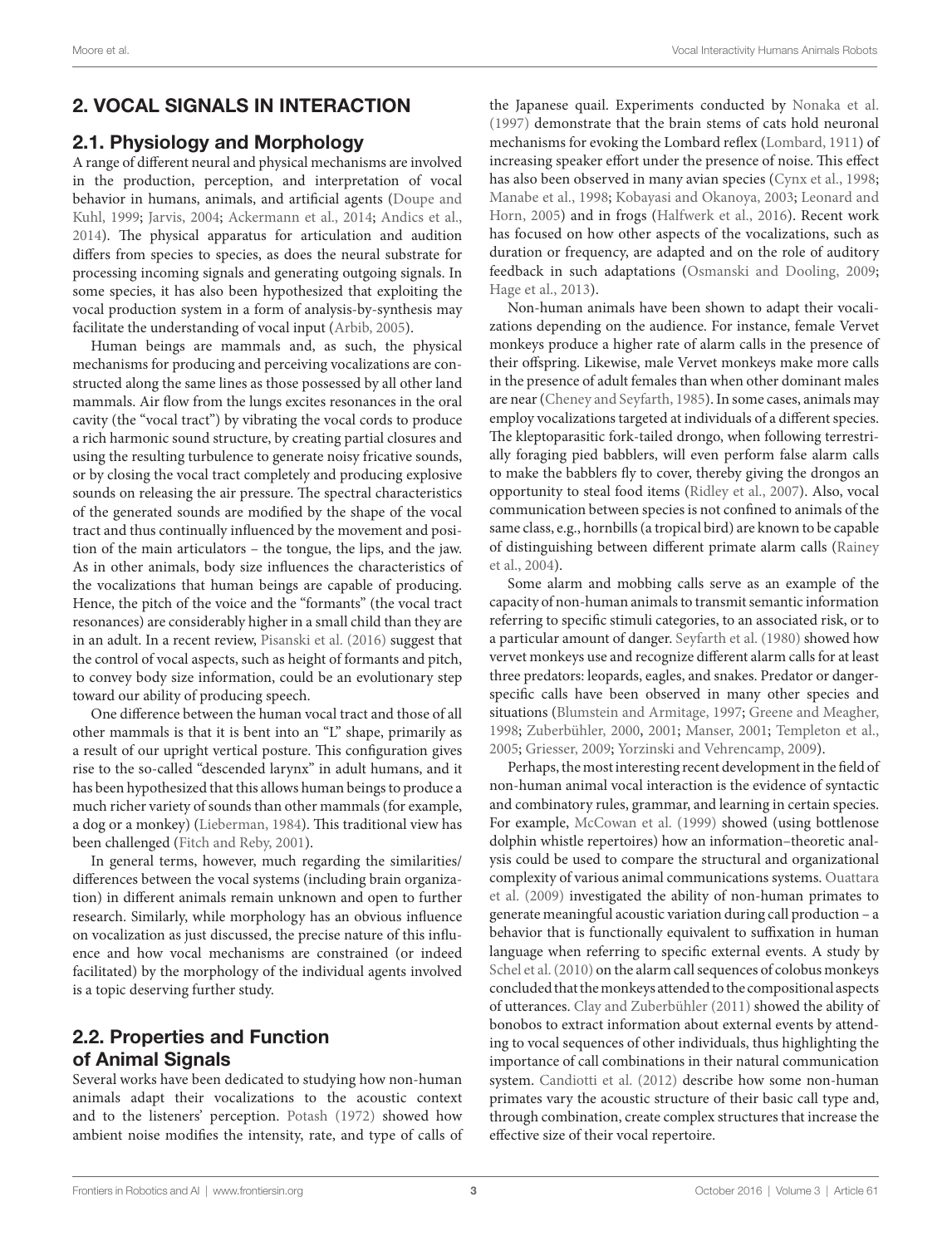Moore et al. Vocal Interactivity Humans Animals Robots

[Zuberbühler \(2002\)](#page-16-3) shows that the semantic changes introduced by a combinatory rule in the natural communication of a particular species of primate may be comprehended by members of another species. [Arnold and Zuberbühler \(2008\)](#page-11-7) conclude that in the free-ranging putty-nosed monkeys, meaning is encoded by call sequences, not individual calls. [Clarke et al. \(2006\)](#page-11-8) provide evidence of referential signaling in a free-ranging ape species, based on a communication system that utilizes combinatorial rules. Even though most work is focused on primates, this vocal behavior is also seen in others, e.g., [Kershenbaum et al. \(2012\)](#page-13-8) provide evidence of complex syntactic vocalizations in a small social mammal: the rock hyrax. More recently, several quantitative approaches have been proposed to understanding the complex structure of bird songs [\(Sasahara et al., 2012](#page-15-5); [Weiss et al., 2014\)](#page-16-4) and other non-human vocalization sequences [\(Kershenbaum](#page-13-9) [et al., 2016\)](#page-13-9).

[ten Cate and Okanoya \(2012\)](#page-15-6) review a series of studies and perceptual experiments using artificial grammars that confirm the capacity of non-human animals to generalize and categorize vocal sequences based on phonetic features. Another reviewed set of experiments show ability in non-humans to learn simple rules, such as co-occurrence or duplication of vocal units. However, the capacity of non-human animals to detect abstract rules or rules beyond finite-state grammars remains an open question.

Overall, establishing reliable communications in a challenging environment may therefore require additional effort on the part of the interlocutors, and there is good evidence that animals and human beings alter the characteristics (such as loudness, clarity, or timing) of their vocalizations as a function of the context and perceived communicative success ([Brumm and](#page-11-9) [Slater, 2006;](#page-11-9) [Hooper et al., 2006](#page-12-6); [Candiotti et al., 2012;](#page-11-6) [Hotchkin](#page-12-7) [et al., 2013\)](#page-12-7). Such adaptive behavior may be conditioned on the distance between the interlocutors, the ambient noise level, or the reverberant characteristics of the environment. In general, such behavior is an evidence for "negative feedback control" ([Powers,](#page-14-6) [1974\)](#page-14-6). What objective functions are being optimized? How are vocalizations manipulated to achieve the desired results, and is such behavior reactive or proactive? How should vocally interactive artificial agents be designed in this context?

Further, advanced vocal communication systems, such as language, seem to depend on an intimate connection between low-level sensorimotor processing and high-level cognitive processing. This appears to be necessary in order for contextual knowledge, priors, and predictions to constrain the interpretation of ambiguous and uncertain sensory inputs. "Theory of Mind" (ToM), in particular, is the mechanism by which agents can infer intentions and cognitive states underlying overt behavior. However, the degree to which non-human animals have ToM ([Premack and Woodruff, 1978;](#page-14-7) [Bugnyar et al., 2016\)](#page-11-10) or how such insights are supported in different brains ([Kirsch et al., 2008\)](#page-13-10) remain unclear. As discussed further below, vocal interactivity is likely often teleological and is thus conditioned on underlying intentions. Does this imply that ToM is crucial for language-based interaction? What level of ToM do animals possess, and could this be used to predict the complexity of their vocal interactivity? Similarly, do artificial agents need ToM in order to interact effectively with human beings vocally?

Finally, although we focus *vocal* interactivity here, it is nonetheless worth mentioning that there are important issues arising from the relationship between vocal and non-vocal signals in various types of animal (and indeed human) modes of interaction. Indeed, vocal interaction almost always takes place in a multimodal context [\(Wermter et al., 2009;](#page-16-5) [Liebal et al., 2013;](#page-13-11) [Mavridis, 2014](#page-13-12)), and this means that vocalization may well be critically coordinated with other physical activities, such as gestures ([Esposito and Esposito, 2011](#page-12-8); [Gillespie-Lynch et al.,](#page-12-9)  [2013;](#page-12-9) [Wagner et al., 2014\)](#page-16-6), gaze direction ([Holler et al., 2014](#page-12-10)), and body posture ([Morse et al., 2015\)](#page-14-8). How are such multimodal behaviors orchestrated, especially in multi-agent situations? How is information distributed across the different modes, and what is the relationship between vocal and non-vocal (sign) language?

### 2.3. Properties of Human Language 2.3.1. Structure

The main difference between human and animal vocalization lies not in the physical mechanisms *per se*, but in how they are used. As [Miyagawa et al. \(2014\)](#page-14-9) have pointed out, human beings still employ their vocal apparatus as an animal-like call system (primarily to communicate affect). However, humans have also evolved a remarkable system for very high-rate information transfer that appears to be vastly superior to that enjoyed by any other animals – *language*. Indeed, based on the work of [Dawkins \(1991\)](#page-11-11) and [Gopnik et al. \(2001\),](#page-12-11) it can be reasonably claimed that "*Spoken language is the most sophisticated behaviour of the most complex organism in the known universe*" ([Moore, 2007b\)](#page-14-10).

The "special" nature of human spoken language has been much discussed, and it has been hypothesized that it is distinguished from all other forms of animal communication systems through its use of "recursion," especially in syntactic structure ([Hauser](#page-12-12)  [et al., 2002](#page-12-12)). Although compelling, such a distinction was immediately questioned by [Pinker and Jackendoff \(2005\)](#page-14-11). What is clear is that human language appears to be based on a "particulate" (as opposed to "blending") mechanism for combining elements in a hierarchical structure that exploits the combinatorial properties of compound systems ([Abler, 1989\)](#page-10-3). This means that the expressive power of human language is effectively unlimited – as [von](#page-15-7)  [Humboldt \(1836\)](#page-15-7) famously said "*Language makes infinite use of finite media.*" Likewise, human spoken language appears to be organized as a "contrastive" communication system, which aims to minimize communicative effort (i.e., employs minimal sound distinctions) while at the same time preserving communicative effectiveness, thereby giving rise to language-dependent "phonemic" structure.

The traditional representational hierarchy for spoken language spans acoustics, phonetics, phonology, syntax, semantics, and pragmatics. There is insufficient space here to discuss all of these levels in detail. Suffice to say that each area has been the subject of intensive study for several hundred years, and these investigations have given rise to many schools of thought regarding the structure and function of the underlying mechanisms. Of particular interest are the perspectives provided by research into the phylogenetic roots and ontogenetic constraints that condition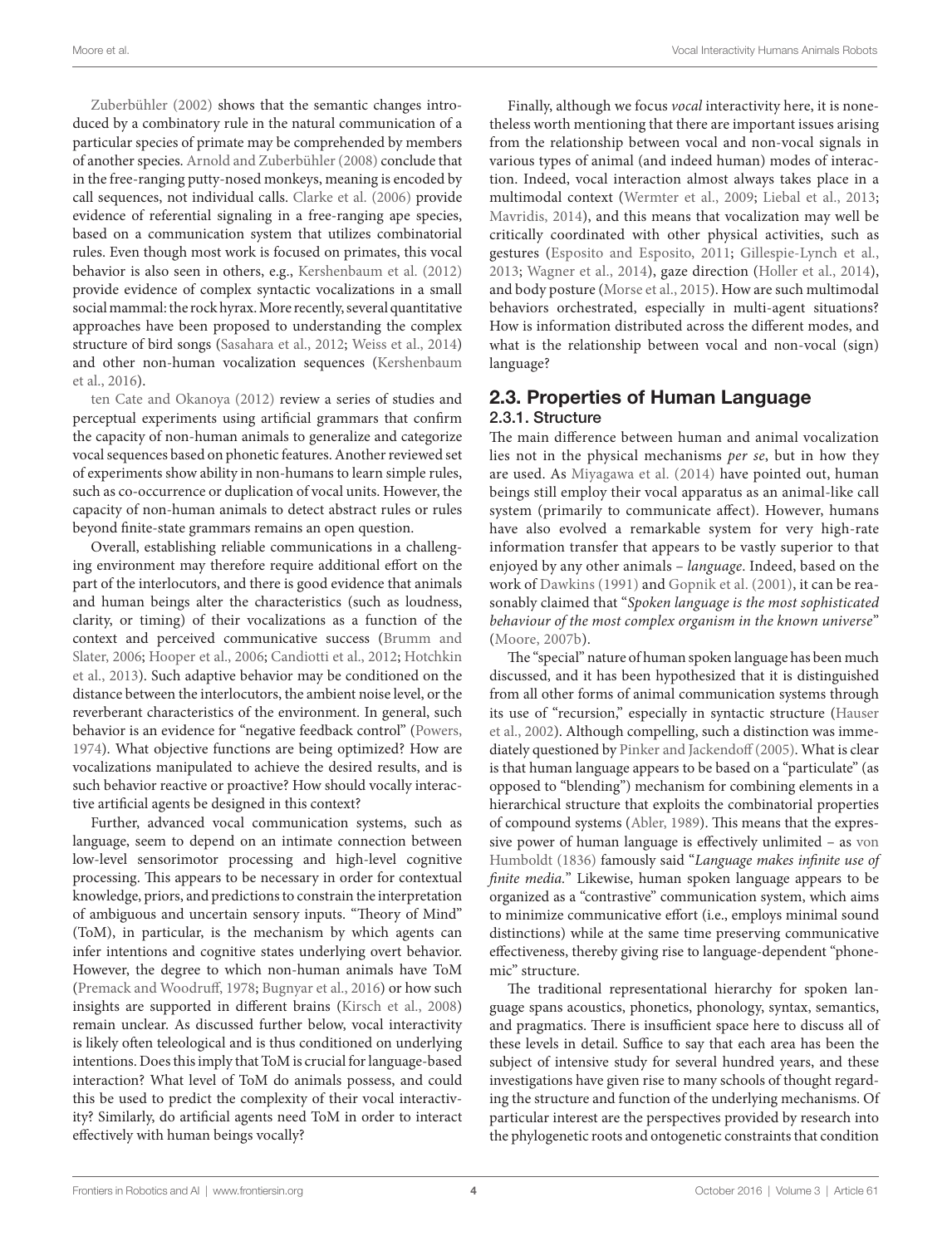spoken language in both the species and the individual [\(Stark,](#page-15-8) [1980;](#page-15-8) [MacNeilage, 1998](#page-13-13); [Aitchison, 2000](#page-10-4); [Fitch, 2000](#page-12-13), [2010\)](#page-12-14).

### 2.3.2. Human Language Evolution and Development

The contemporary view is that language is based on the coevolution of two key traits – *ostensive-inferential* communication and *recursive mind-reading* [\(Scott-Phillips, 2015\)](#page-15-9) – and that meaning is grounded in sensorimotor experience. For relatively concrete concepts, this is substantiated by a number of studies that show activations in sensorimotor areas of the brain during language processing [see, e.g., [Chersi et al. \(2010\)](#page-11-12), for a discussion]. For more abstract concepts, if (and if so, how) they are grounded in sensorimotor experience is still a matter of debate [e.g., [Thill et al.](#page-15-10) [\(2014\)](#page-15-10)]. *Metaphors* have been put forward as one mechanism to achieve such grounding ([Lakoff and Johnson, 1980;](#page-13-14) [Feldman,](#page-12-15) [2008\)](#page-12-15), but others argue that abstract concepts may (possibly in addition) build on linguistic or statistical information that is not directly grounded ([Barsalou et al., 2008;](#page-11-13) [Dove, 2011;](#page-11-14) [Thill and](#page-15-11) [Twomey, 2016\)](#page-15-11).

There is also considerable interest in the developmental trajectory exhibited by young children while acquiring language ([Gopnik et al., 2001](#page-12-11)), including long-term studies of word learning ([Roy et al., 2015](#page-15-12)). It is well established that early babbling and vocal imitation serves to link perception and production, and that an adult addressing an infant will adapt their own speech to match that of the child (so-called "infant-directed speech") [\(Kuhl, 2000\)](#page-13-15). There is also evidence that children are sensitive to statistical and prosodic regularities allowing them to infer the structure and composition of continuous contextualized input [\(Saffran et al.,](#page-15-13) [1996;](#page-15-13) [Saffran, 2003](#page-15-14); [Kuhl, 2004;](#page-13-16) [Smith and Yu, 2008\)](#page-15-15).

Rather more controversial is the claim that children exhibit an acceleration in word learning around the age of 18 months – the so-called "vocabulary spurt" phenomenon [\(McCarthy, 1954;](#page-13-17) [Goldfield and Reznick, 1990](#page-12-16); [Nazzi and Bertoncini, 2003](#page-14-12); [Ganger](#page-12-17) [and Brent, 2004\)](#page-12-17). However, using data from almost 1800 children, [Moore and ten Bosch \(2009\)](#page-14-13) found that the acquisition of a receptive/productive lexicon can be quite adequately modeled as a single mathematical growth function (with an ecologically well founded and cognitively plausible interpretation) with little evidence for a vocabulary spurt.

#### 2.3.3. Interlocutor Abilities

These perspectives on language not only place strong emphasis on the importance of top-down *pragmatic* constraints [\(Levinson,](#page-13-18) [1983\)](#page-13-18) but they are also founded on an implicit assumption that interlocutors share significant priors. Indeed, evidence suggests that some animals draw on representations of their own abilities [expressed as predictive models [\(Friston and Kiebel, 2009\)](#page-12-18)] in order to interpret the behaviors of others [\(Rizzolatti and](#page-15-16) [Craighero, 2004;](#page-15-16) [Wilson and Knoblich, 2005\)](#page-16-7). For human beings, this is thought to be a key enabler for efficient recursive mindreading ([Scott-Phillips, 2015\)](#page-15-9) and hence for language ([Pickering](#page-14-14) [and Garrod, 2007](#page-14-14); [Garrod et al., 2013\)](#page-12-19).

A significant factor in the study of (spoken) language is that its complexity and sophistication tends to be masked by the apparent ease with which it is used. As a result, theories are often dominated by a somewhat naïve perspective involving the coding and decoding of messages passing from one brain (the sender) to another (the receiver). They also place a strong emphasis on "turn-taking," and hence *interaction*, in spoken language dialog [\(Levinson, 2006,](#page-13-19) [2015\)](#page-13-20). However, some researchers claim that "languaging" is better viewed as an emergent property of the dynamic coupling between *cognitive unities* that serves to facilitate distributed sense-making through cooperative (social) behaviors ([Maturana and Varela, 1987;](#page-13-21) [Bickhard, 2007;](#page-11-15) [Cowley,](#page-11-16)  [2011](#page-11-16); [Cummins, 2014](#page-11-17); [Fusaroli et al., 2014\)](#page-12-20).

It is also important to consider the dependencies that exist between interlocutors and the effect such dependencies have on interactive behaviors. The degree to which a talker takes into account the perceived needs of the listener strongly conditions the resulting vocalizations. For example, it is well established that talkers adjust the volume and clarity of their speech in the presence of noise and interference ([Lombard, 1911\)](#page-13-2). This is the reason why there is a lack of so-called "invariance" in the vocal signals. Such adaptive behavior is ubiquitous, and speaker–listener coupling may be readily observed in interactions between adults and children ([Fernald, 1985\)](#page-12-21), between native and non-native speakers [\(Nguyen and Delvaux, 2015\)](#page-14-15), and even between humans and machines [\(Moore and Morris, 1992\)](#page-14-16). As observed by [Lindblom](#page-13-22)  [\(1990\),](#page-13-22) such dependencies may be explained by the operation of control–feedback processes that maximize communicative effectiveness, while minimizing the energy expended in doing so.

### 2.3.4. Conveyance of Emotion

The formal study of emotion started with the observational work of Charles Darwin ([Darwin, 1872\)](#page-11-18) and has since grown into the field we know today as "Affective Science" [and its technical equivalent – "Affective Computing" ([Picard, 1997\)](#page-14-17)]. Emotion is a complex physiological, cognitive, and social phenomenon that is exhibited by both humans and animals. [Plutchik \(1980\)](#page-14-18) hypothesized that emotions serve an adaptive role in helping organisms deal with key survival issues posed by the environment, and that, despite different forms of expression in different species, there are certain common elements, or prototype patterns, that can be identified. In particular, [Plutchik \(1980\)](#page-14-18) claimed that there a small number of basic, primary, or prototype emotions – conceptualized in terms of pairs of polar opposites – and that all other emotions are mixed or derivative states. [Ekman \(1999\)](#page-11-19) subsequently proposed six "basic emotions": happiness, sadness, fear, anger, surprise, and disgust. More recent research favors a "dimensional" approach based on valence (positive vs. negative), arousal, and dominance [\[Mehrabian \(1996\)](#page-13-23), see also the circumplex model, [Russell](#page-15-17)  [\(1980\)\]](#page-15-17).

The expression of emotions can be of communicative value, and a number of theories exist regarding this value ([Thill and](#page-15-18)  [Lowe, 2012](#page-15-18)). For example, it has been put forward that expressing emotions facilitates social harmony ([Griffiths and Scarantino,](#page-12-22)  [2005](#page-12-22)), while [Camras \(2011\)](#page-11-20) suggests that emotion expression may even serve the need of the expressor in the sense that it can manipulate the perceiver to the benefit of the expressor's needs.

In general, emotion is thought to be just one aspect of the various "affective states" that an animal or human being can exhibit, the others being personality, mood, interpersonal stances, and attitudes – all of which have the potential to influence vocalization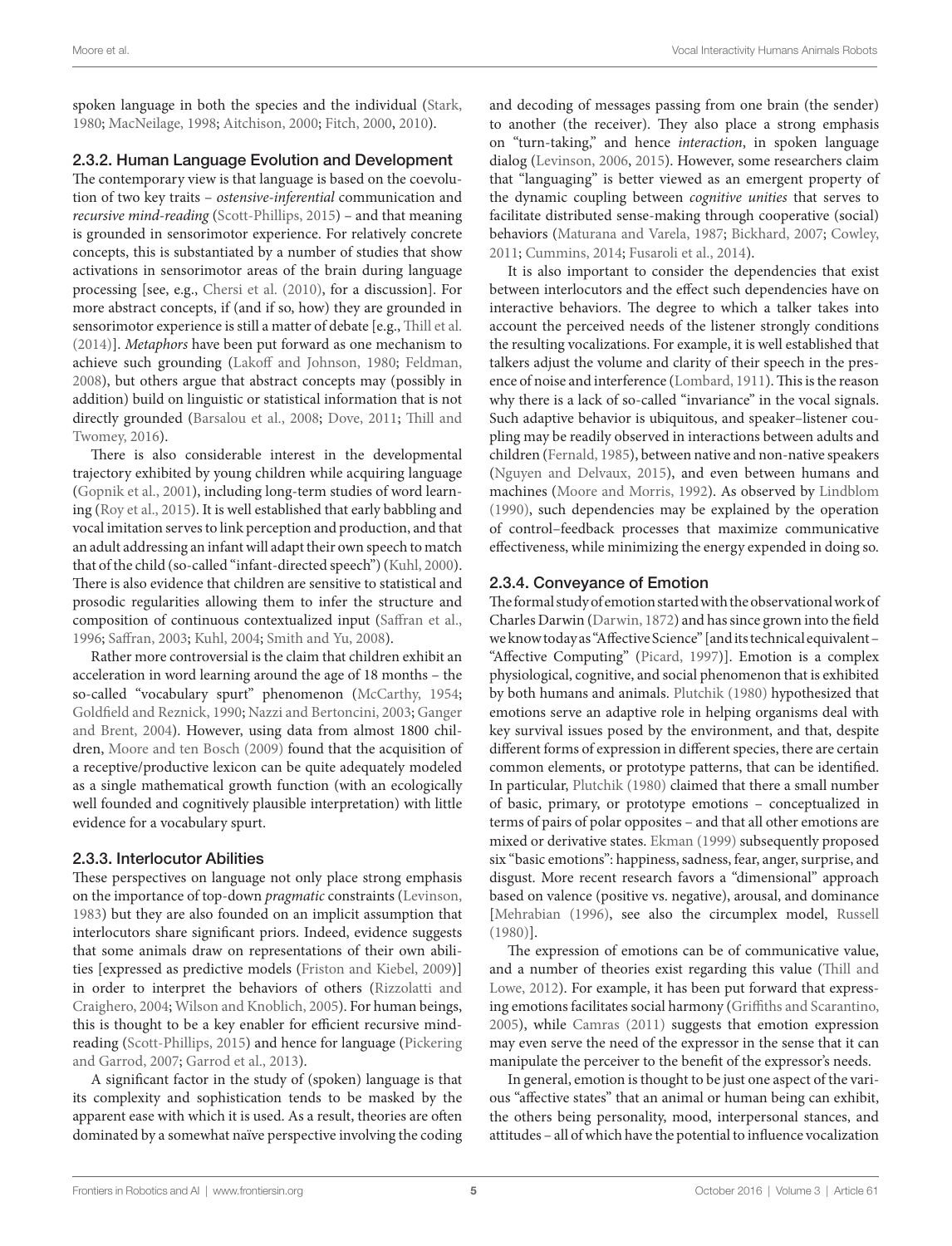Moore et al. Vocal Interactivity Humans Animals Robots

([Scherer, 2003](#page-15-19); [Seyfarth and Cheney, 2003;](#page-15-20) [Pongrácz et al., 2006;](#page-14-19) Soltis et al., 2009; Perez et al., 2012). The research challenge, especially in respect of emotionally aware artificial agents, is to identify the degree to which affective states can be interpreted and expressed, and whether they should be treated as superficial or more deeply rooted aspects of behavior. What is the role of vocal affect in coordinating cooperative or competitive behavior? How do affective states influence communicative behavior? Interesting work in this direction includes, for example, the design of sound systems that are capable of conveying internal states of a robot through appropriate modulation of the vocal signals [\(Schwenk](#page-15-22) [and Arras, 2014\)](#page-15-22).

### 2.4. Comparative Analysis of Human and Animal Vocalization

One of the most important overarching set of research questions relates to the special (or possibly unique) position of human language in relation to the signaling systems used by other living systems, and how we acquired it as a species ([Fitch, 2000;](#page-12-13) [Knight](#page-13-24) [et al., 2000;](#page-13-24) [MacNeilage, 2008](#page-13-25); [Tomasello, 2008;](#page-15-23) [Berwick et al.,](#page-11-21) [2013;](#page-11-21) [Ravignani et al., 2016;](#page-14-21) [Vernes, 2016](#page-15-24)). Likewise, it is often asked whether the patterning of birdsong is similar to speech or, perhaps, more related to music [\(Shannon, 2016\)](#page-15-25). As discussed earlier, human spoken language appears to have evolved to be a contrastive particulate compositional communication system founded on ostensive–inferential recursive mind-reading. Some of these features are exhibited by non-human animals ([Berwick](#page-11-22) [et al., 2011;](#page-11-22) [Arnold and Zuberbühler, 2012](#page-11-23); [ten Cate, 2014](#page-15-26)). In particular, [Engesser et al. \(2015\)](#page-12-23) recently claimed evidence for "phonemic" structure in the song of a particular species of bird [although the value of this result was immediately questioned by [Bowling and Fitch \(2015\)](#page-11-24)]. However, only humans appear to have evolved a system employing all these aspects, so there is considerable interest in comparative analyses of how communication systems can emerge in both living and artificial systems ([Oller, 2004](#page-14-22); [Lyon et al., 2007;](#page-13-26) [Nolfi and Mirolli, 2010\)](#page-14-23). What, for example, is the relationship (if any) between language and the different signaling systems employed by non-human animals? To what degree is there a phonemic structure to animal communications, and how would one experimentally measure the complexity of vocal interactions (beyond information–theoretic analyses)? Bringing it all together, to what extent can different animals said to possess language and to what degree can human vocal interactivity be said to be signaling?

Similarly, vocal learning (especially imitation and mimicry) is thought to be a key precursor of high-order vocal communication systems, such as language ([Jarvis, 2006a](#page-13-27)[,b](#page-13-28); [Lipkind et al., 2013\)](#page-13-29), and only a subset of species exhibits vocal learning: parrots, songbirds, humming birds, humans, bats, dolphins, whales, sea lions, and elephants [\(Reiss and McCowan, 1993;](#page-15-27) [Tchernichovski](#page-15-28) [et al., 2001](#page-15-28); [Poole et al., 2005;](#page-14-24) [Pepperberg, 2010;](#page-14-25) [King and Janik,](#page-13-30) [2013;](#page-13-30) [Chen et al., 2016\)](#page-11-25). More recently, [Watson et al. \(2015\)](#page-16-8) have added chimpanzees to the list. However, the degree to which animals are capable of learning complex rules in vocal interaction remains an open question [\(ten Cate and Okanoya, 2012\)](#page-15-6). What are the common features of vocal learning that these species

share, and why is it restricted to only a few species? How does a young animal (such as a human child) solve the correspondence problem between the vocalizations that they hear and the sounds that they can produce? Who should adapt to whom in order to establish an effective channel [see, for example, [Bohannon and](#page-11-26)  [Marquis \(1977\),](#page-11-26) for a study showing that adults adapt their vocal interactivity with children based on comprehension feedback by the children]? How are vocal referents acquired? What, precisely, are the mechanisms underlying vocal learning?

## 3. VOCAL INTERACTIVITY

### 3.1. Use of Vocalization

Cooperative, competitive, and communicative behaviors are ubiquitous in the animal kingdom, and vocalization provides a means through which such activities may be coordinated and managed in communities of multiple individuals [see, e.g., work by [Fang et al. \(2014\)](#page-12-24); [King et al. \(2014\);](#page-13-31) [Volodin et al. \(2014\)](#page-15-29); [Ma](#page-13-32)  [\(2015\)\]](#page-13-32). Recent years have also seen an emergence of interest in "social signal processing" ([Pentland, 2008;](#page-14-26) [Vinciarelli et al., 2009\)](#page-15-30) and even in the characteristics of speech used during speed-dating [\(Ranganath et al., 2013](#page-14-27)). This in itself already raises a number of interesting questions. Does the existence (or absence) of prior relationships between agents impact on subsequent vocal activity? Do the characteristics of vocalizations carry information about the social relationship connecting the interactants (for example, how is group membership or social status signaled vocally)? This goes beyond conspecifics – humans and dogs are able to manage a productive and mutually supportive relationship despite the vocal communication being somewhat one-sided. What is it about the human–dog relationship that makes this one-sidedness sufficient, and conversely, what can biases in communication balancing say about social relationships? Finally, how is vocalization used to sustain long-term social relations?

Non-human animals make multiple uses of vocalizations – from signals warning of the presence of predators to social calls strengthening social bonding between individuals. Alarm vocalizations are characterized by being high pitched to avoid the predator localizing the caller ([Greene and Meagher, 1998](#page-12-4)). Alarm calls have been extensively studied in a wide variety of species [\(Seyfarth et al., 1980;](#page-15-2) [Cheney and Seyfarth, 1985;](#page-11-3) [Blumstein, 1999](#page-11-27); [Manser, 2001;](#page-13-6) [Fichtel and van Schaik, 2006;](#page-12-25) [Arnold and Zuberbühler, 2008](#page-11-7); [Stephan and Zuberbühler, 2008;](#page-15-31) [Schel et al., 2010\)](#page-15-4).

The function of alarm calls is not limited to warning conspecifics. For example, [Zuberbühler et al. \(1999\)](#page-16-9) observed that high rates of monkey alarm calls had an effect on the predator who gave up his hiding location faster once it was detected. Many other animals employ vocalizations to cooperatively attack or harass a predator; these are known as mobbing calls [\(Ficken and Popp,](#page-12-26)  [1996](#page-12-26); [Hurd, 1996;](#page-13-33) [Templeton and Greene, 2007](#page-15-32); [Clara et al., 2008;](#page-11-28) [Griesser, 2009;](#page-12-5) [Yorzinski and Vehrencamp, 2009](#page-16-2)).

Another role of vocal communication between animals is to inform individuals during the selection of mating partners. Mating or advertising calls have received much research attention in birds due to their complex vocalizations [\(McGregor, 1992;](#page-13-34)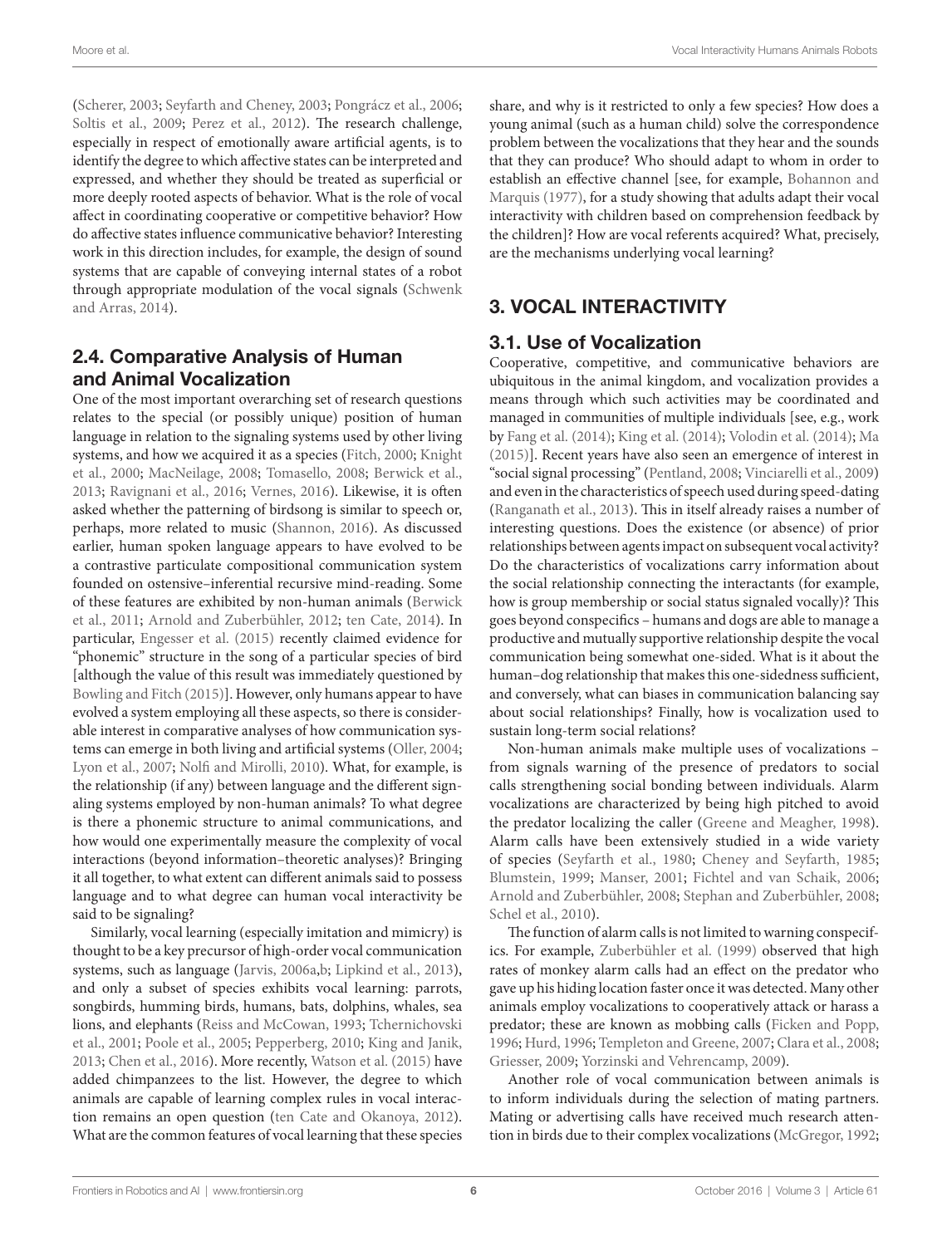[Searcy and Yasukawa, 1996;](#page-15-33) [Vallet et al., 1998;](#page-15-34) [Gil and Gahr, 2002;](#page-12-27) [Mennill et al., 2003](#page-13-35); [Pfaff et al., 2007;](#page-14-28) [Alonso Lopes et al., 2010;](#page-10-5) [Bolund et al., 2012;](#page-11-29) [Hall et al., 2013](#page-12-28)). However, many other species employ such vocal interaction during sexual selection ([Brzoska,](#page-11-30) [1982;](#page-11-30) [Gridi-Papp et al., 2006](#page-12-29); [Charlton et al., 2012](#page-11-31)).

Some species use vocalizations to advertise their territory or to maintain territorial exclusion, and the sounds emitted will usually travel long distances. For example, wolves use howls as means to control wolf pack spacing ([Harrington and Mech,](#page-12-30) [1983\)](#page-12-30). These types of vocalization are also used by frogs to advertise their willingness to defend their territory ([Brzoska,](#page-11-30) [1982\)](#page-11-30). Territorial calls also play an important role in sea lions during the breeding season [\(Peterson and Bartholomew, 1969;](#page-14-29) [Schusterman, 1977](#page-15-35)). Sea lions and other pinnipeds are also commonly cited as animals that use vocalization between mothers and their offspring. Mothers employ a "pup-attraction call" that will often elicitate a "mother-response call" in the pup ([Trillmich,](#page-15-36) [1981;](#page-15-36) [Hanggi and Schusterman, 1990](#page-12-31); [Gisiner and Schusterman,](#page-12-32) [1991;](#page-12-32) [Insley, 2001](#page-13-36)). Mother–offspring calls are one of many examples of the transmission of identity information through animal vocalizations. This aspect has also been studied in the context of songbirds ([Weary and Krebs, 1992;](#page-16-10) [Lind et al., 1996](#page-13-37)), domestic horses ([Proops et al., 2009](#page-14-30)), dolphins [\(Kershenbaum et al., 2013\)](#page-13-38), and primates [\(Candiotti et al., 2013](#page-11-32)).

Overall, vocal signals are therefore arguably generated on purpose [\(Tomasello et al., 2005](#page-15-37); [Townsend et al., 2016](#page-15-38)) and serve to attract attention [\(Crockford et al., 2014\)](#page-11-33) as well as to provide information ([Schel et al., 2013](#page-15-39)) and support cooperation [\(Eskelinen et al., 2016](#page-12-33)). However, other agents can exploit unintentional vocalizations for their own purposes. Also, in living systems, the ultimate driver of behavior is thought to be a hierarchy of "needs" (with survival as the most basic) ([Maslow, 1943\)](#page-13-39). As a result, there is interest in the role of "intrinsic motivations," especially learning ([Moulin-Frier et al., 2013\)](#page-14-31). To what extent are vocal signals teleological, and is it possible to distinguish between intentional and unintentional vocalizations? Can intentional vocal activity be simulated by technological means to explore animal behavior? Does a vocalization carry information about the underlying intention, and how can the latter be inferred from the former? How do motivational factors such as "urgency" impact on vocalization? What motivational framework would be appropriate for a voice-enabled autonomous social agent?

An interesting type of vocal interaction, which often occurs between mating pairs is duetting. This comprises a highly synchronized and temporally precise vocal display involving two individuals. Duets have been observed in several bird species ([Grafe et al., 2004;](#page-12-34) [Hall, 2004;](#page-12-35) [Elie et al., 2010](#page-12-36); [Templeton](#page-15-40) [et al., 2013](#page-15-40); [Dowling and Webster, 2016](#page-11-34)). There are a number of different hypotheses concerning the function of such behavior, e.g., territory defense, mate-guarding, and paternity-guarding ([Mennill, 2006](#page-13-40); [Dowling and Webster, 2016](#page-11-34)). Duets also occur in other species and contexts, such as in the alarm calls of lemurs ([Fichtel and van Schaik, 2006](#page-12-25)) and gibbons [\(Clarke et al., 2006\)](#page-11-8). More generally, vocalizations are often carefully timed in relation to other events taking place in an environment (including other vocalizations) ([Benichov et al., 2016\)](#page-11-35). This may take the form of synchronized ritualistic behavior (such as rhythmic chanting,

chorusing, or singing) or asynchronous turn-taking (which can be seen as a form of dialog) [\(Cummins, 2014](#page-11-17); [Fusaroli et al., 2014;](#page-12-20) [Ravignani et al., 2014](#page-14-32)).

Of particular interest is the dynamics of such interactions in both humans and animals ([Fitch, 2013;](#page-12-37) [Takahashi et al., 2013;](#page-15-41) [De Looze et al., 2014](#page-11-36)), especially between conspecifics ([Friston](#page-12-38)  [and Frith, 2015](#page-12-38)). Is there a common physiological basis for such rhythmic vocal behavior, and how is vocal synchrony achieved between agents? What are the segmental and suprasegmental prosodic features that facilitate such timing relations? What are the dependencies between vocalizations and other events, and how would one characterize them? Given the crucial nature of synchrony and timing in interactivity between natural agents, to what extent does this importance carry over to human–machine dialog? How would one model the relevant dynamics (whether to study natural interactivity or to facilitate human–machine interaction)?

## 3.2. Vocal Interactivity between Non-Conspecifics

Vocal interaction normally takes place between conspecifics (that is, agents with similar capabilities), but what happens between mismatched entities – between humans and/or animals and/ or artificial agents? For example, [Joslin \(1967\)](#page-13-41) employed both human-simulated howls and playback recordings to study wolf behavior and, surprisingly, discovered that the wolves responded more to the human-simulated howls than to the playbacks. Also [Kuhl \(1981\)](#page-13-42) conducted listening tests on chinchillas in order to determine their capacity for discriminating speech and to provide support for the existence of a relation between the mammalian auditory system and the evolution of different languages.

More recently, the study of domestic or domesticated animals has become a topic of interest in the field of human⇔animal vocal interaction. For example, [Waiblinger et al. \(2006\)](#page-16-11) proposes considering vocal interaction in the assessment of human–animal relationships, especially in the context of farm animals' welfare. Also, [Kaminski et al. \(2004\)](#page-13-43) present a case study in which they demonstrate a dog's capacity to "fast map," i.e., forming quick and rough semantic hypotheses of a new word after a single presentation. [Horowitz and Hecht \(2016\)](#page-12-39) investigated owner's vocalizations in dog–human "play" sessions and found some identifiable characteristics associated with affect.

Research in this area also extends to wild animals. For example, [McComb et al. \(2014\)](#page-13-44) show how elephants respond differently to playbacks of human speech depending on their gender and age – aspects that can greatly affect the predator risks that humans present to elephants.

Research on vocal interactivity between non-conspecifics is particularly pertinent to the design of vocally interactive artificial agents. For example, [Jones et al. \(2008\)](#page-13-45) found differences in individual preferences when people interacted with dog-like robots. According to [Moore \(2015,](#page-14-33) [2016b](#page-14-34)), understanding this situation could be critical to the success of future speech-based interaction with "intelligent" artificial agents. For example, different bodies may lead to different sensorimotor experiences in which an agent's concepts are grounded, which may impact the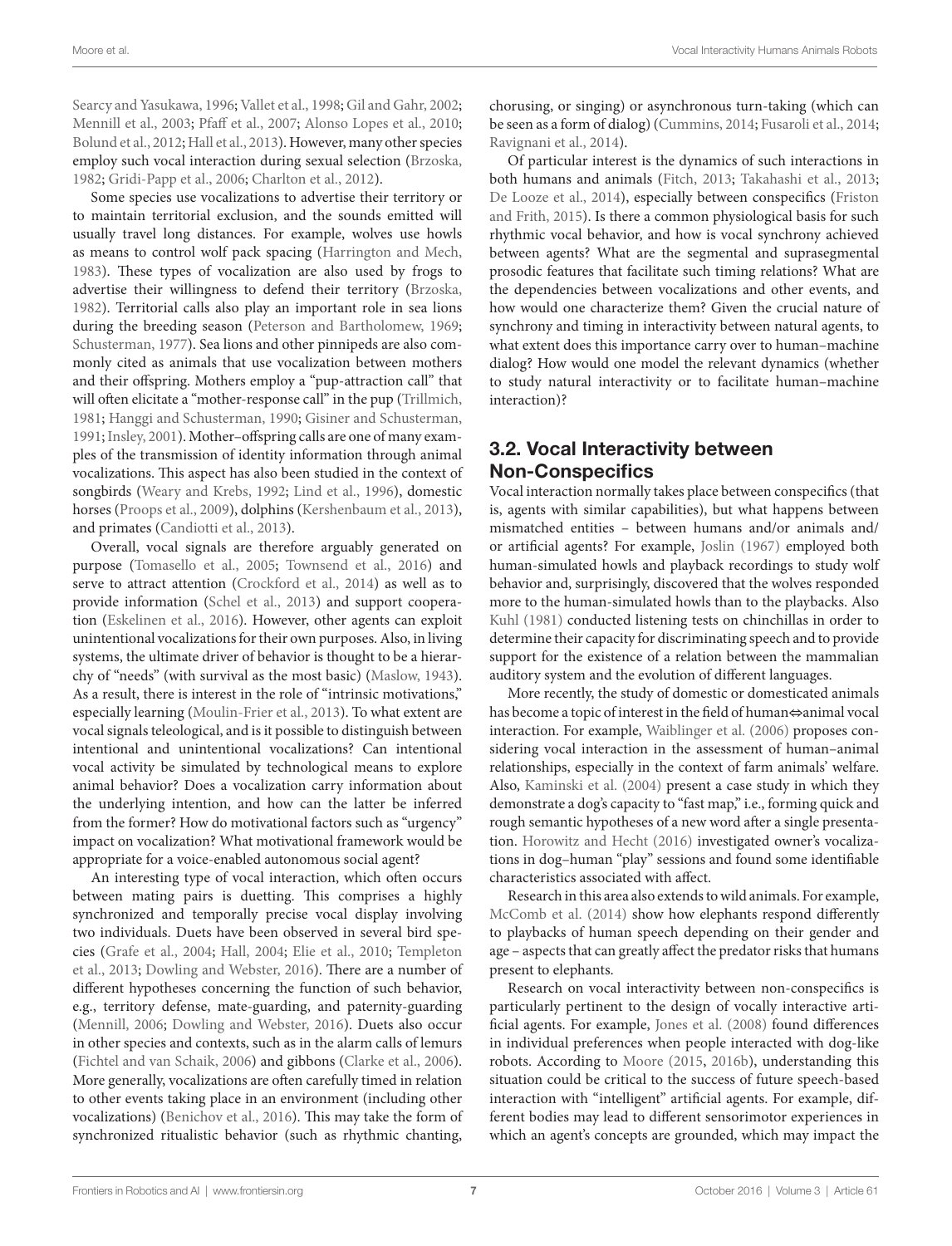degree to which two agents can communicate about the same things ([Thill et al., 2014](#page-15-10)).

What, therefore, are the limitations (if any) of vocal interaction between non-conspecifics? What can be learned from attempts to teach animals, the human language (and vice versa)? How do conspecifics accommodate mismatches in temporal histories (for example, interaction between different aged agents) or cultural experience? How can insights from such questions inform the design of vocally interactive artificial agents beyond *Siri*? Is it possible to detect differences in how different agents ground concepts from their language use, and can artificial agents use such information in vocal interactivity with humans [as suggested by [Thill et al. \(2014\)\]](#page-15-10)?

#### 3.3. Spoken Language Systems

On the technology front, recent years have seen significant advances in technologies that are capable of engaging in voicebased interaction with a human user. The performance of automatic speech recognition, text-to-speech synthesis, and dialog management has improved year-on-year, and this has led to a growth in the sophistication of the applications that are able to be supported, from the earliest military *Command and Control Systems* to contemporary commercial *Interactive Voice Response (IVR) Systems* and the latest *Voice-Enabled Personal Assistants* (such as *Siri*) – see **[Figure 2](#page-7-0)**. Progress has been driven by the emergence of a data-driven probabilistic modeling paradigm in the 1980s [\(Gales and Young, 2007](#page-12-40); [Bellegarda and Monz, 2015\)](#page-11-37) – recently supplemented by *deep learning* ([Hinton et al., 2012\)](#page-12-41) – coupled with an ongoing regime of government-sponsored benchmarking.[4](#page-7-1) [Pieraccini \(2012\)](#page-14-35) presents a comprehensive review of the history of spoken language technology up to the release of *Siri* in 2011.

At the present time, research into spoken language technology is beginning to focus on the development of voice-based interaction with *Embodied Conversational Agents (ECAs)* and

<span id="page-7-0"></span>**Command and Control Systems Dictation Systems** Interactive Voice Response (IVR) Systems Voice-Enabled Personal Assistants **Embodied Conversational Agents (ECAs)** Autonomous Social Agents (robots) FIGURE 2 | The evolution of spoken language technology from early military "Command and Control Systems" through current "Voice-Enabled Personal Assistants" (such as *Siri*) to future "Autonomous Social Agents" (e.g., robots).

*Autonomous Social Agents* (such as robots). In these futuristic scenarios, it is envisioned that spoken language will provide a "natural" conversational interface between human beings and the so-called *intelligent* systems. However, many challenges need to be addressed in order to meet such a requirement [\(Baker et al.,](#page-11-38)  [2009a;](#page-11-38) [Moore, 2013,](#page-14-36) [2015\)](#page-14-33), not least how to evolve the complexity of voice-based interfaces from simple structured dialogs to more flexible conversational designs without confusing the user [\(Bernsen et al., 1998;](#page-11-39) [McTear, 2004](#page-13-46); [Lopez Cozar Delgado](#page-13-47)  [and Araki, 2005;](#page-13-47) [Phillips and Philips, 2006;](#page-14-37) [Moore, 2016b\)](#page-14-34). In particular, seminal work by [Nass and Brave \(2005\)](#page-14-38) showed how attention needs to be paid to users' expectations [e.g., selecting the "gender" of a system's voice [\(Crowell et al., 2009\)](#page-11-40)], and this has inspired work on "empathic" vocal robots [\(Breazeal, 2003](#page-11-41); [Fellous](#page-12-42)  [and Arbib, 2005](#page-12-42); [Haring et al., 2011](#page-12-43); [Eyssel et al., 2012](#page-12-44); [Lim and](#page-13-48)  [Okuno, 2014;](#page-13-48) [Crumpton and Bethel, 2016\)](#page-11-42). On the other hand, user interface experts, such as [Balentine \(2007\)](#page-11-43), have argued that such agents should be clearly machines rather than emulations of human beings, particularly to avoid the "uncanny valley effect" [\(Mori, 1970\)](#page-14-39), whereby mismatched perceptual cues can lead to feelings of repulsion ([Moore, 2012](#page-14-40)). For a voice-enabled robot, this underpins the importance of matching the voice and face [\(Mitchell et al., 2011](#page-14-41)).

It has also been argued that the architecture of future spoken language systems needs to be more cognitively motivated if it is to engage meaningfully with human users [\(Moore, 2007a,](#page-14-42) [2010;](#page-14-43) [Baker et al., 2009b\)](#page-11-44), or that such systems should take inspiration from the way in which children acquire their communicative skills ([ten Bosch et al., 2009\)](#page-15-42).

### 4. TECHNOLOGY-BASED RESEARCH METHODS

The large number of disciplines concerned with vocal interactivity means that there is an equally wide variety of tools, techniques, and methodologies used in the different areas of research that are relatively novel and emergent, resulting in several avenues for further research, both concerning the development of these methodologies themselves and their use in future studies of vocal interactivity. For example, large-scale data collection is the norm in spoken language technology ([Pieraccini, 2012](#page-14-35)), and several international agencies exist for sharing data between laboratories (for example, the Linguistic Data Consortium<sup>5</sup> and the European Language Resource Association).<sup>6</sup> Are there other opportunities for sharing data or for inserting technology into non-technological areas? Is it necessary to create new standards in order to facilitate more efficient sharing of research resources?

Likewise, technology for simulating vocalizations is already being used in studies of animal behavior, but different disciplines model vocal interactivity using different paradigms depending on whether they are interested in predicting the outcome of field experiments, eliciting [\(Benichov et al., 2016](#page-11-35)) and simulating [\(Webb, 1995\)](#page-16-12) the behavior in the laboratory, or engineering

<span id="page-7-1"></span><sup>4</sup>A graph illustrating the history of automatic speech recognition evaluations at the US National Information Technology Laboratory (NIST) can be found at [http://](http://www.itl.nist.gov/iad/mig/publications/ASRhistory/) [www.itl.nist.gov/iad/mig/publications/ASRhistory/.](http://www.itl.nist.gov/iad/mig/publications/ASRhistory/)

<span id="page-7-2"></span><sup>5</sup>[https://www.ldc.upenn.edu.](https://www.ldc.upenn.edu)

<span id="page-7-3"></span><sup>6</sup>[http://www.elra.info/en/.](http://www.elra.info/en/)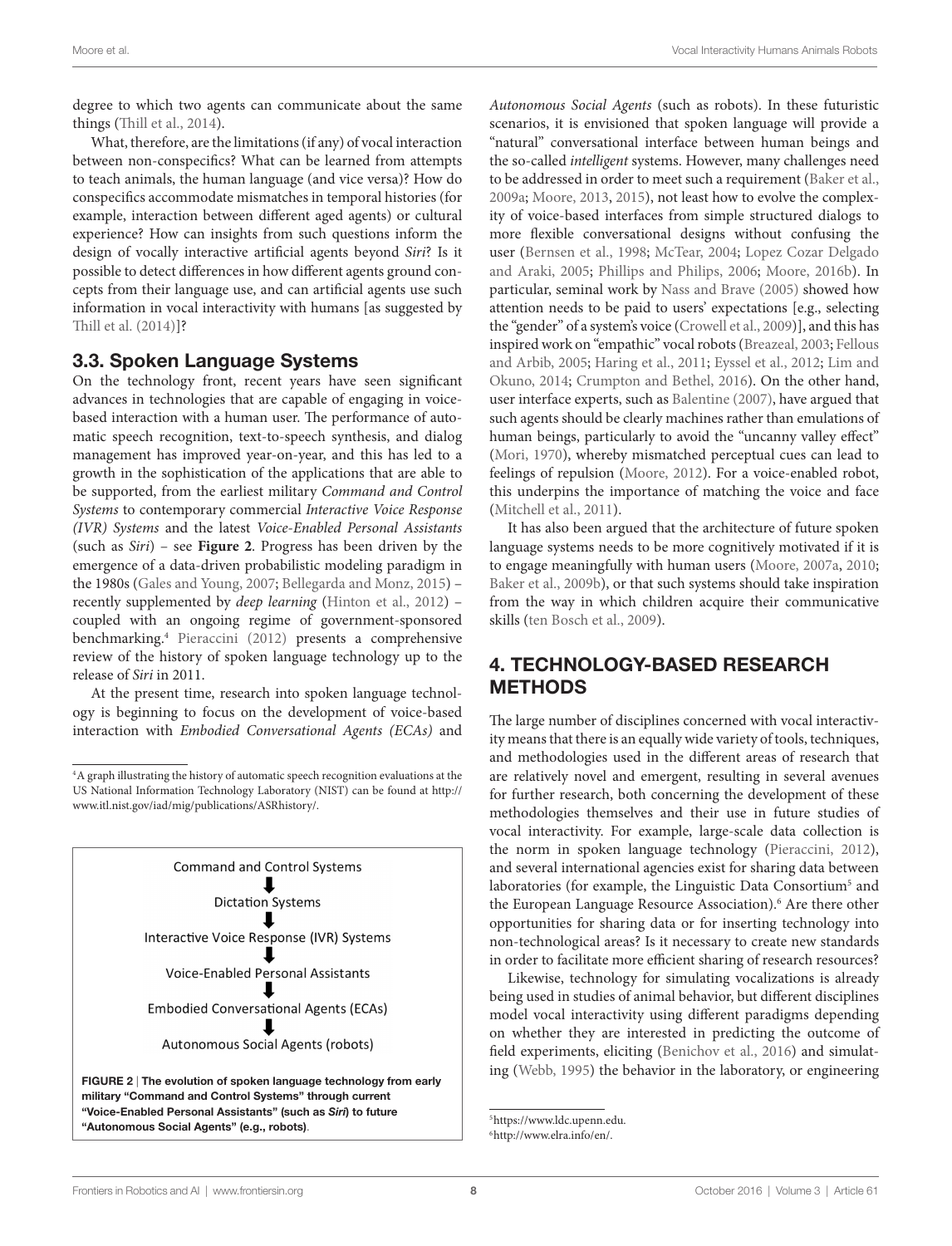practical solutions [\(Moore, 2016a\)](#page-14-44). Vocal interaction may be modeled within a variety of frameworks ranging from traditional behaviorist stimulus–response approaches (for example, using stochastic modeling or deep learning and artificial neural networks) to coupled dynamical systems (using mutual feedback control). In the latter case, vocal interaction is seen as an emergent phenomenon arising from a situated and embodied enactive relationship between cognitive unities, but how can these interactive behaviors be modeled computationally? Are there any mathematical modeling principles that may be applied to all forms of vocal interactivity, and is it possible to derive a common architecture or framework for describing vocal interactivity?

In addition, technological tools offer great potential for studying vocalization in the wild. As [Webb \(2008\)](#page-16-13) argues, because robots that act in the world, including interacting with other agents, need to solve many of the same problems that natural autonomous agents need to solve, they provide an additional means by which to study natural behaviors of interest. An oft-cited example is that of cricket mating calls: a female will be attracted to the male of her own species who produces the loudest calls. [Webb \(1995\)](#page-16-12) built a robot capable of reproducing this behavior using a mechanism of phase cancelation and latency comparison. This is noteworthy in that the potentially complex computational problem, of not just locating sounds but also identifying the loudest source *and* ensuring it is the correct species, can be solved without an explicit representation of any of these factors. This is discussed further by [Wilson and Golonka \(2013\)](#page-16-14) as an example of embodied cognition: it is the particular morphology of the cricket's ear channels and interneurons together with particular aspects of the environment (that males of different species will chirp at different frequencies) that solve this problem, foregoing the need for potentially complicated computations.

Robots can also help to elucidate necessary precursors and mechanisms for vocal interaction. For example, computational models have been used to investigate how children are able to solve the "correspondence problem" and map between their own perceptual and vocal experiences to those of the adult speakers with whom they interact [\(Howard and Messum, 2014](#page-12-45); [Messum](#page-13-49) [and Howard, 2015\)](#page-13-49). Even physical (robotic) models of a child's vocal tract have been designed to understand how these early stages of spoken language acquisition might function ([Yoshikawa](#page-16-15) [et al., 2003;](#page-16-15) [Ishihara et al., 2009;](#page-13-50) [Miura et al., 2012](#page-14-45)).

Another prominent example of this line of research is the "symbol grounding problem" [\(Harnad, 1990](#page-12-46)), which, in brief, states that amodal symbols manipulated by a formal system, such as a computer program, have no meaning that is intrinsic to the system itself; whatever meaning may exist is instead attributed by an external observer. Some researchers [e.g., [Stramandinoli et al.](#page-15-43) [\(2012\)](#page-15-43)] argue that robots require such an intrinsic understanding of concepts to achieve natural vocal interaction with humans. [Cangelosi \(2006\)](#page-11-45), in particular, distinguishes between *physical* and *social* symbol grounding: the former concerns the grounding of an individual's internal representations in sensorimotor experience, while the latter refers to the determination of symbols to be shared between individuals, including their grounded meanings (in other words, social symbol grounding is the creation of a shared vocabulary of grounded symbols).

Both forms of symbol grounding are a problem that natural agents solve to a greater or lesser extent. Both forms have also been investigated in robots. Luc Steels' language games, for instance, provide a seminal example of robotic investigations into social symbol grounding [\(Steels, 2001\)](#page-15-44). These games investigated how artificial agents would "*generate and self-organise a shared lexicon as well as the perceptually grounded categorisations of the world expressed by this lexicon, all without human intervention or prior specification*" [\(Steels, 2003](#page-15-45), p. 310).

Physical symbol grounding, as mentioned, is the problem of grounding an individual's internal representations in sensorimotor experience. Implementations of these mechanisms are thus not always concerned with cognitive plausibility but rather with implementing a practical solution [see [Coradeschi et al. \(2013\)](#page-11-46) for a recent review and [Thill et al. \(2014\)](#page-15-10) for a longer discussion of how the simpler sensorimotor aspects considered in most robotics may affect the degree to which these can comment on human grounding]. Nonetheless, robots have, for example, been used to put forward theories of how abstract concepts can be grounded in a sensorimotor experience ([Cangelosi and Riga,](#page-11-47)  [2006](#page-11-47)). [Stramandinoli et al. \(2012\)](#page-15-43), in particular, propose a hierarchical structure for concepts; some may be directly grounded in sensorimotor experience, whereas others are indirectly grounded via other concepts.

The previously mentioned review by [Coradeschi et al. \(2013\)](#page-11-46) also follow [Belpaeme and Cowley \(2007\)](#page-11-48) in highlighting that social symbol grounding has the necessary mechanisms for the acquisition of language and meaning as a prerequisite. Here, we want to reaffirm the overall implication; to use robots to study vocal interactivity requires the implementation of prerequisite mechanisms. It is, for instance, occasionally argued that a "mirror neuron system" is an evolutionary precursor to language abilities ([Arbib, 2005\)](#page-11-1). This opens the discussion to robot (and computational) models of mirror neuron systems, for which we refer to recent reviews [\(Oztop et al., 2006](#page-14-46); [Thill et al., 2013](#page-15-46)). It also follows from at least some theoretical positions on embodiment that the precise body of an agent may play a fundamental role in all matters of cognition, including symbol grounding [\(Thill](#page-15-11)  [and Twomey, 2016](#page-15-11)). Indeed, [Thill et al. \(2014\)](#page-15-10) propose that robot implementations need to take this into account explicitly, suggesting that human usage of concepts, as characterized by appropriate analyses of human-produced texts may in fact yield insights into the underlying grounding. A robot, whose own body would ground these concepts in (possibly subtly) different ways, could make use of this information in interaction with human beings. Overall, then, the take-home message is that using robots in vocal interaction requires the researcher to be explicit about all aspects of the necessary model [see [Morse et al. \(2011\),](#page-14-47) for a similar point].

Once an artificial agent that is capable of vocal interactivity has been created (whether it achieved this as a result of cognitively plausible modeling or not), it is interesting to ask how humans might actually interact with it. [Branigan et al. \(2011\),](#page-11-49) for example, report on five experiments in which humans interacted either with other humans or (so they were told) a computer. The core behavior of interest was verbal alignment (in which participants, in a dialog, converge on certain linguistic behaviors). Their main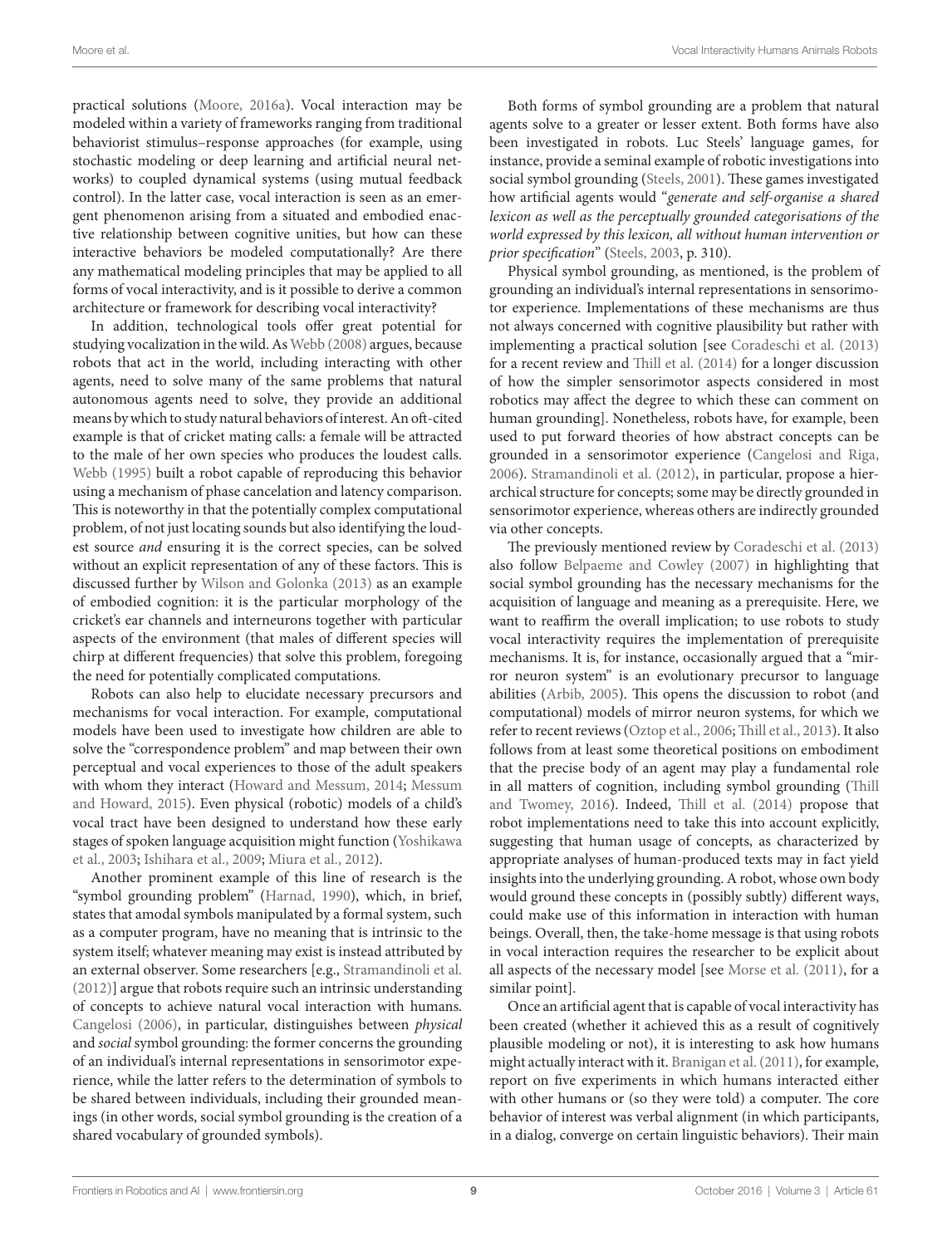#### <span id="page-9-0"></span>TABLE 1 | Summary of research questions identified in this paper that pertain to vocal signals in interaction, grouped by the sections of the paper in which they are discussed.

#### Physiology and morphology

- What are the similarities/differences between the vocal systems (including brain organization) in different animals?
- How are vocal mechanisms constrained or facilitated by the morphology of the individual agents involved?

#### Properties and function of animal signals

- What objective functions are being optimized in modulating signals to establish reliable communications?
- How are vocalizations manipulated to achieve the desired results, and is such behavior reactive or proactive?
- How should vocally interactive artificial agents be designed in this context?
- Is ToM crucial for language-based interaction?
- What level of ToM do animals possess, and could this be used to predict the complexity of their vocal interactivity?
- Do artificial agents need ToM in order to interact effectively with human beings vocally?
- How are multimodal behaviors orchestrated, especially in multi-agent situations?
- How is information distributed across the different modes, and what is the relationship between vocal and non-vocal (sign) language?

#### Conveyance of emotion

- To what degree can affective states can be interpreted and expressed, and should they be treated as superficial or more deeply rooted aspects of behavior?
- What is the role of vocal affect in coordinating cooperative or competitive behavior?
- How do affective states influence communicative behavior?

#### Comparative analysis of human and animal vocalization

- What is the relationship (if any) between language and the different signaling systems employed by non-human animals?
- To what degree is there a phonemic structure to animal communications, and how would one experimentally measure the complexity of vocal interactions (beyond information–theoretic analyses)?
- To what extent can different animals said to possess language and to what degree can human vocal interactivity be said to be signaling?
- What are the common features of vocal learning that species capable of it share, and why is it restricted to only a few species?
- How does a young animal (such as a human child) solve the correspondence problem between the vocalizations that they hear and the sounds that they can produce?
- Who should adapt to whom in order to establish an effective channel?
- How are vocal referents acquired?
- What, precisely, are the mechanisms underlying vocal learning?

#### TABLE 2 | Summary of research questions identified in this paper that pertain to vocal interactivity, grouped by the sections of the paper in which they are discussed.

#### Use of vocalization

- Does the existence (or absence) of prior relationships between agents impact on subsequent vocal activity?
- Do the characteristics of vocalizations carry information about the social relationship connecting the interactants (for example, how is group membership or social status signaled vocally)?
- What is it about the human–dog relationship that makes the one-sidedness of this relation sufficient, and conversely, what can biases in communication balancing say about social relationships?
- How is vocalization used to sustain long-term social relations?
- To what extent are vocal signals teleological, and is it possible to distinguish between intentional and unintentional vocalizations?
- Can intentional vocal activity be simulated by technological means to explore animal behavior?
- Does a vocalization carry information about the underlying intention, and how can the latter be inferred from the former?
- How do motivational factors such as "urgency" impact on vocalization?
- What motivational framework would be appropriate for a voice-enabled autonomous social agent?
- What are the segmental and supra-segmental prosodic features that facilitate precise timing relations in vocal interaction?
- What are the dependencies between vocalizations and other events, and how would one characterize them?
- Given the crucial nature of synchrony and timing in interactivity between natural agents, to what extent does this importance carry over to human–machine dialog?
- How would one model the relevant dynamics (whether to study natural interactivity or to facilitate human–machine interaction)?

#### Vocal interactivity between non-conspecifics

- What are the limitations (if any) of vocal interaction between non-conspecifics?
- What can be learned from attempts to teach animals, the human language (and vice versa)?
- How do conspecifics accommodate mismatches in temporal histories (for example, interaction between different aged agents) or cultural experience?
- How can insights from such questions inform the design of vocally interactive artificial agents beyond *Siri*?
- Is it possible to detect the differences in how different agents ground concepts from their language use, and can artificial agents use such information in vocal interactivity with humans?

#### Spoken language systems

• How does one evolve the complexity of voice-based interfaces from simple structured dialogs to more flexible conversational designs without confusing the user?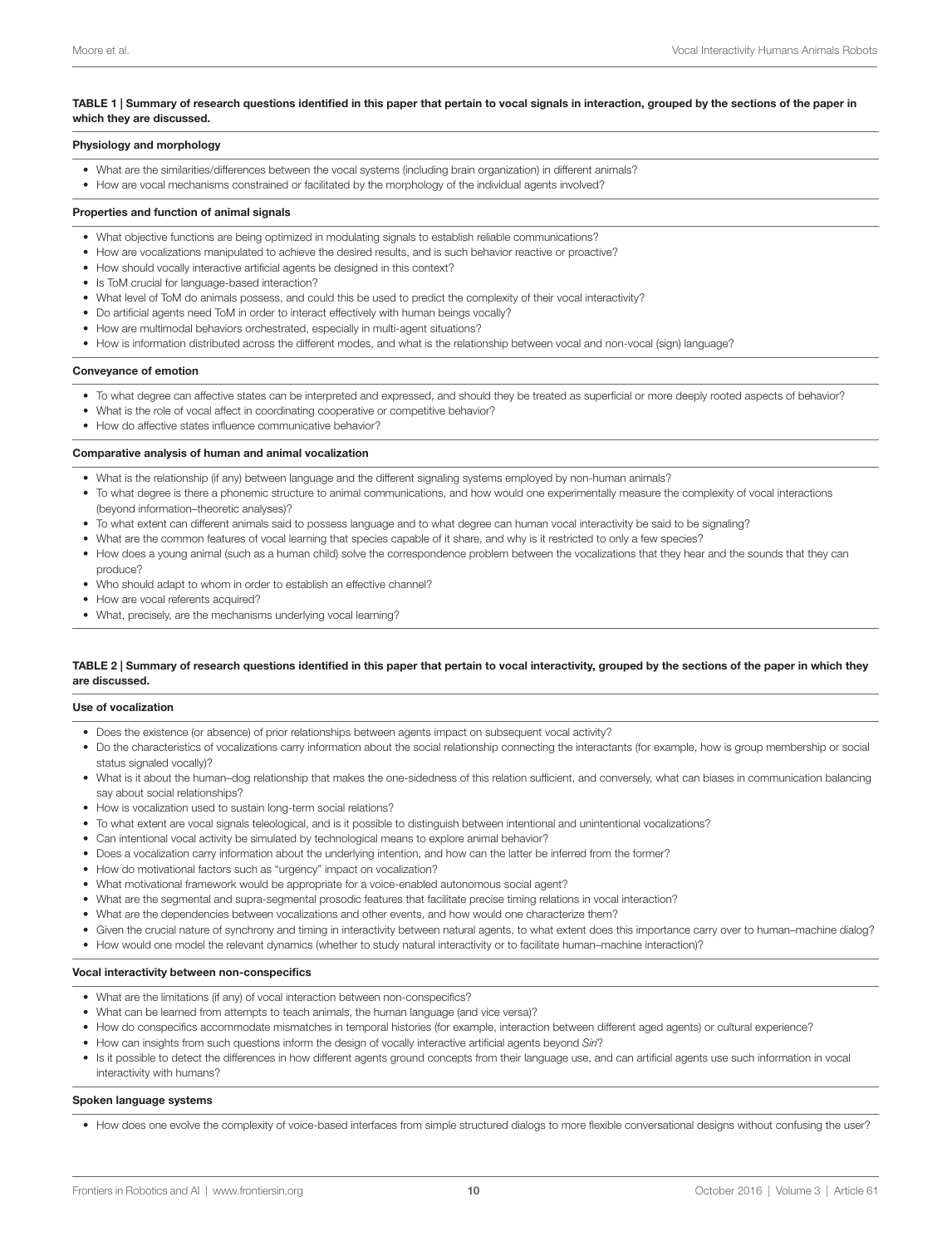#### <span id="page-10-6"></span>TABLE 3 | Summary of research questions identified in this paper that pertain to technology-based research methods.

#### Technology-based research methods

- Are there novel opportunities for sharing data or for inserting technology into non-technological areas?
- Is it necessary to create new standards in order to facilitate more efficient sharing of research resources?
- How can vocal interactivity as an emergent phenomenon be modeled computationally?
- Are there any mathematical modeling principles that may be applied to all forms of vocal interactivity, and is it possible to derive a common architecture or framework for describing vocal interactivity?
- What tools might be needed in the future to study vocalization in the wild?

insight was that such alignment appeared to depend on *beliefs* that humans held about their interlocutors (specifically, their communicative capacity); they were, for example, more likely to align on a disfavored term for an object if they believed the interlocutor was a computer. [Vollmer et al. \(2013\)](#page-15-47) extended this work replacing the computer system with a humanoid robot (an iCub) and found a similar alignment in the domain of manual actions (rather than the lexical domain). [Kopp \(2010\)](#page-13-51) investigated the establishment of social resonance through embodied coordination involving expressive behavior during conversation between two agents. Such aspects form an important part of human conversation and may determine whether or not they perceive the other agent as social. [Kopp \(2010\)](#page-13-51) argued that including such mechanisms (e.g., mimicry, alignment, and synchrony) may be a significant factor in improving human–agent interaction. Recently, [de Greeff and](#page-11-50) [Belpaeme \(2015\)](#page-11-50) have demonstrated the relevance of such factors in robot learning, finding that a robot that uses appropriate social cues tends to learn faster.

Similarly, the properties of the vocal signals themselves have consequences for the overall interaction. For example, [Niculescu](#page-14-48) [et al. \(2011\)](#page-14-48) investigated the effects of voice pitch on how robots are perceived, finding that a high-pitched "exuberant" voice lead to a more positive perception of the overall interaction than a lowpitched "calm" voice, highlighting the importance of appropriate voice design for the overall quality of a human–robot interaction. [Walters et al. \(2008\)](#page-16-16), similarly, found that the voice of the robot modulates physical approach behavior of humans to robots, and what distance is perceived as comfortable.

Finally, it is worth highlighting that such communicative systems need not always be inspired by insights from human or animal vocalization; for example, [Schwenk and Arras \(2014\)](#page-15-22) present a flexible vocal synthesis system for HRI capable of modulating the sounds a robot makes based on both features of the ongoing interaction and internal states of the robot.

### **REFERENCES**

- <span id="page-10-3"></span>Abler, W. L. (1989). On the particulate principle of self-diversifying systems. *J. Soc. Biol. Struct.* 12, 1–13. doi:[10.1016/0140-1750\(89\)90015-8](http://dx.doi.org/10.1016/0140-1750(89)90015-8)
- <span id="page-10-1"></span>Ackermann, H., Hage, S. R., and Ziegler, W. (2014). Brain mechanisms of acoustic communication in humans and nonhuman primates: an evolutionary perspective. *Behav. Brain Sci.* 37, 529–546. doi[:10.1017/S0140525X13003099](http://dx.doi.org/10.1017/S0140525X13003099)
- <span id="page-10-4"></span>Aitchison, J. (2000). *The Seeds of Speech: Language Origin and Evolution*. Cambridge: Cambridge University Press.

### 5. CONCLUSION

This paper satisfies two objectives. First, we have presented an appraisal of the state-of-the-art in research on vocal interactivity in-and-between humans, animals, and artificial agents (such as robots). Second, we have identified a set of open research questions, summarized again in **[Tables 1](#page-9-0)**–**[3](#page-10-6)** for convenience. It is worth highlighting that many of these open research questions require an interdisciplinary approach – be it the use of artificial agents to study particular aspects of human or animal vocalization, the study of animal vocal behavior to better distinguish between signaling and language in human beings, or indeed the study of human and/or animal vocal interactivity (including between humans and animals) with a view to designing the next generation of vocally interactive technologies.

The questions we have raised thus serve a dual purpose. Not only do they highlight opportunities for future research aimed at increasing our understanding of the general principles of vocal interactivity *per se* but they also have the potential to impact on practical applications and the design of new technological solutions. Consider, to give but one example, how current technology is moving toward an increasing number of artifacts that offer both cognitive capabilities and voice-enabled interfaces. How the vocal interactivity of such artifacts should be designed is not obvious, since it is not clear how users might expect to interact with such interfaces. Would they prefer natural language or a more command–style interface? What are the precise underlying mechanisms needed for the artifact to offer the desired capabilities?

Finally, let us close by emphasizing again that addressing many of the questions we raise fully requires an interdisciplinary approach that cuts across the different fields that study different types of vocal interactivity in different types of agent. We believe that the time is now ripe to tackle these challenges, and we expect interdisciplinary efforts at the intersections of the fields that together make up the study of vocal interactivity (as outlined in [Figure 1](#page-1-2)) to blossom in the coming years.

### AUTHOR CONTRIBUTIONS

RKM, RM, and ST contributed more or less equally to the preparation of this manuscript.

### FUNDING

This work was supported by the European Commission [grant numbers EU-FP6-507422, EU-FP6-034434, EU-FP7-231868, and EU-FP7-611971] and the UK Engineering and Physical Sciences Research Council [grant number EP/I013512/1].

<span id="page-10-5"></span>Alonso Lopes, J. C., Magaña, M., Palacín, C., and Martín, C. A. (2010). Correlates of male mating success in great bustard leks: the effects of age, weight, and display effort. *Behav. Ecol. Sociobiol.* 64, 1589–1600. doi[:10.1007/s00265-010-0972-6](http://dx.doi.org/10.1007/s00265-010-0972-6) 

<span id="page-10-2"></span>Andics, A., Gácsi, M., Faragó, T., Kis, A., and Miklósi, A. (2014). Voice-sensitive regions in the dog and human brain are revealed by comparative fMRI. *Curr. Biol.* 24, 574–578. doi:[10.1016/j.cub.2014.01.058](http://dx.doi.org/10.1016/j.cub.2014.01.058) 

<span id="page-10-0"></span>Appel, H. M., and Cocroft, R. B. (2014). Plants respond to leaf vibrations caused by insect herbivore chewing. *Oecologia* 175, 1257–1266. doi[:10.1007/](http://dx.doi.org/10.1007/s00442-014-2995-6) [s00442-014-2995-6](http://dx.doi.org/10.1007/s00442-014-2995-6)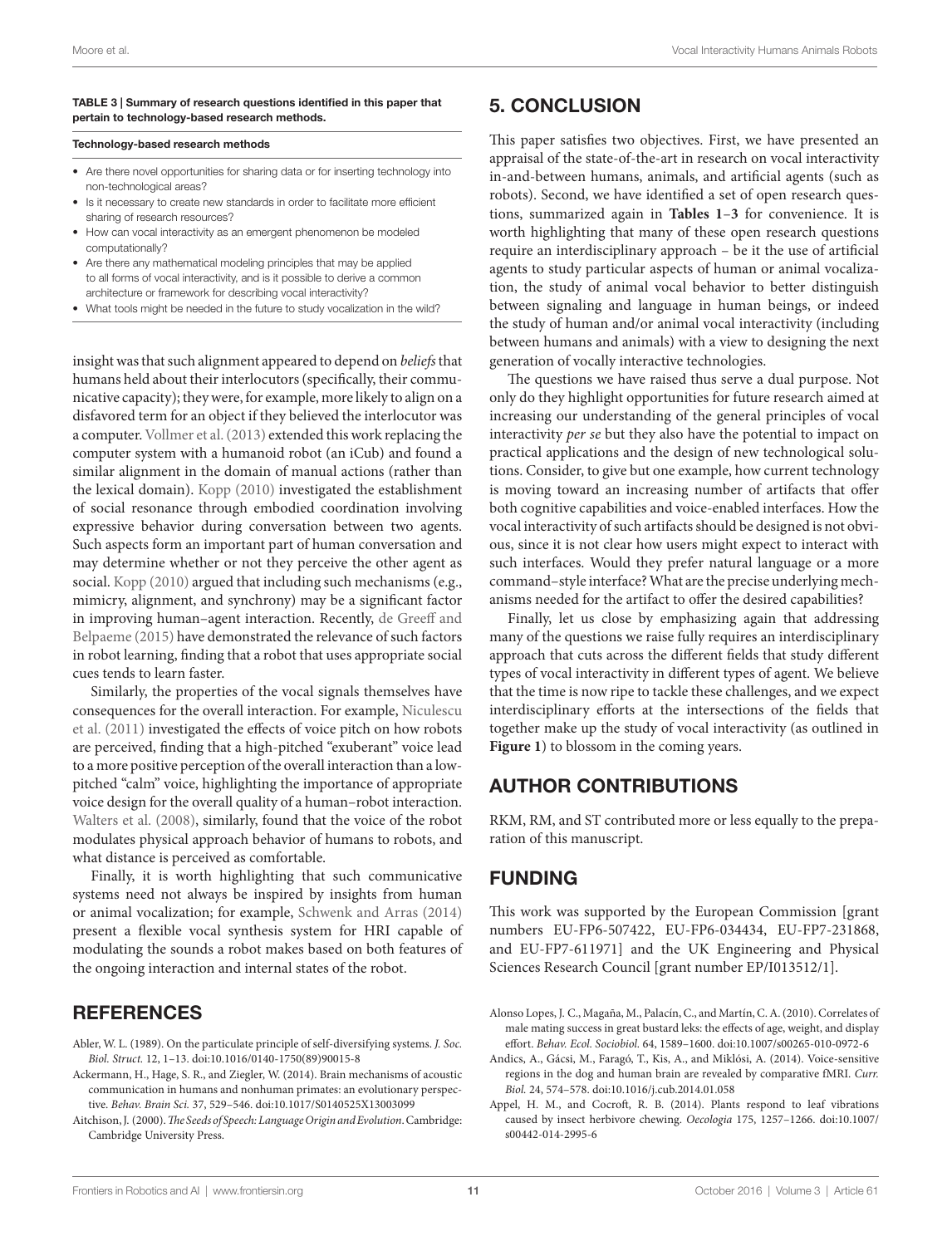- <span id="page-11-1"></span>Arbib, M. A. (2005). From monkey-like action recognition to human language: an evolutionary framework for neurolinguistics. *Behav. Brain Sci.* 28, 105–124. doi:[10.1017/S0140525X05000038](http://dx.doi.org/10.1017/S0140525X05000038)
- <span id="page-11-7"></span>Arnold, K., and Zuberbühler, K. (2008). Meaningful call combinations in a non-human primate. *Curr. Biol.* 18, R202–R203. doi[:10.1016/j.cub.2008.01.040](http://dx.doi.org/10.1016/j.cub.2008.01.040)
- <span id="page-11-23"></span>Arnold, K., and Zuberbühler, K. (2012). Call combinations in monkeys: compositional or idiomatic expressions? *Brain Lang.* 120, 303–309. doi[:10.1016/](http://dx.doi.org/10.1016/j.bandl.2011.10.001) [j.bandl.2011.10.001](http://dx.doi.org/10.1016/j.bandl.2011.10.001)
- <span id="page-11-38"></span>Baker, J. M., Deng, L., Glass, J., Khudanpur, S., Lee, C.-H., Morgan, N., et al. (2009a). Research developments and directions in speech recognition and understanding, part 1. *IEEE Signal Process. Mag.* 26, 75–80. doi[:10.1109/MSP.2009.932166](http://dx.doi.org/10.1109/MSP.2009.932166)
- <span id="page-11-44"></span>Baker, J. M., Deng, L., Khudanpur, S., Lee, C.-H., Glass, J. R., Morgan, N., et al. (2009b). Updated MINDS report on speech recognition and understanding, part 2. *IEEE Signal Process. Mag.* 26, 78–85. doi[:10.1109/MSP.2009.932707](http://dx.doi.org/10.1109/MSP.2009.932707)
- <span id="page-11-43"></span>Balentine, B. (2007). *It's Better to Be a Good Machine Than a Bad Person: Speech Recognition and Other Exotic User Interfaces at the Twilight of the Jetsonian Age*. Annapolis: ICMI Press.
- <span id="page-11-13"></span>Barsalou, L., Santos, A., Simmons, W., and Wilson, C. (2008). "Language and simulation in conceptual processing," in *Symbols, Embodiment, and Meaning*, eds M. De Vega, A. Glenberg, and A. Graesser (Oxford: Oxford University Press), 245–283.
- <span id="page-11-37"></span>Bellegarda, J. R., and Monz, C. (2015). State of the art in statistical methods for language and speech processing. *Comput. Speech Lang.* 35, 163–184. doi[:10.1016/](http://dx.doi.org/10.1016/j.csl.2015.07.001) [j.csl.2015.07.001](http://dx.doi.org/10.1016/j.csl.2015.07.001)
- <span id="page-11-48"></span>Belpaeme, T., and Cowley, S. J. (2007). Foreword: extending symbol grounding. *Interact. Stud.* 8, 1–6. doi[:10.1075/is.8.1.02bel](http://dx.doi.org/10.1075/is.8.1.02bel)
- <span id="page-11-35"></span>Benichov, J. I., Benezra, S. E., Vallentin, D., Globerson, E., Long, M. A., and Tchernichovski, O. (2016). The forebrain song system mediates predictive call timing in female and male zebra finches. *Curr. Biol.* 26, 309–318. doi[:10.1016/](http://dx.doi.org/10.1016/j.cub.2015.12.037) [j.cub.2015.12.037](http://dx.doi.org/10.1016/j.cub.2015.12.037)
- <span id="page-11-39"></span>Bernsen, N. O., Dybkjaer, H., and Dybkjaer, L. (1998). *Designing Interactive Speech Systems: From First Ideas to User Testing*. London: Springer.
- <span id="page-11-21"></span>Berwick, R. C., Friederici, A. D., Chomsky, N., and Bolhuis, J. J. (2013). Evolution, brain, and the nature of language. *Trends Cogn. Sci.* 17, 89–98. doi[:10.1016/](http://dx.doi.org/10.1016/j.tics.2012.12.002) [j.tics.2012.12.002](http://dx.doi.org/10.1016/j.tics.2012.12.002)
- <span id="page-11-22"></span>Berwick, R. C., Okanoya, K., Beckers, G. J. L., and Bolhuis, J. J. (2011). Songs to syntax: the linguistics of birdsong. *Trends Cogn. Sci.* 15, 113–121. doi[:10.1016/](http://dx.doi.org/10.1016/j.tics.2011.01.002) [j.tics.2011.01.002](http://dx.doi.org/10.1016/j.tics.2011.01.002)
- <span id="page-11-15"></span>Bickhard, M. H. (2007). Language as an interaction system. *New Ideas Psychol.* 25, 171–187. doi:[10.1016/j.newideapsych.2007.02.006](http://dx.doi.org/10.1016/j.newideapsych.2007.02.006)
- <span id="page-11-27"></span>Blumstein, D. T. (1999). Alarm calling in three species of marmots. *Behaviour* 136, 731–757. doi:[10.1163/156853999501540](http://dx.doi.org/10.1163/156853999501540)
- <span id="page-11-4"></span>Blumstein, D. T., and Armitage, K. (1997). Alarm calling in yellow-bellied marmots: I. The meaning of situationally variable alarm calls. *Anim. Behav.* 53, 143–171. doi:[10.1006/anbe.1996.0285](http://dx.doi.org/10.1006/anbe.1996.0285)
- <span id="page-11-26"></span>Bohannon, J. N., and Marquis, A. L. (1977). Children's control of adult speech. *Child Dev.* 48, 1002–1008. doi:[10.2307/1128352](http://dx.doi.org/10.2307/1128352)
- <span id="page-11-29"></span>Bolund, E., Schielzeth, H., and Forstmeier, W. (2012). Singing activity stimulates partner reproductive investment rather than increasing paternity success in zebra finches. *Behav. Ecol. Sociobiol.* 66, 975–984. doi[:10.1007/s00265-012-1346-z](http://dx.doi.org/10.1007/s00265-012-1346-z)
- <span id="page-11-24"></span>Bowling, D. L., and Fitch, W. T. (2015). Do animal communication systems have phonemes? *Trends Cogn. Sci.* 19, 555–557. doi[:10.1016/j.tics.2015.08.011](http://dx.doi.org/10.1016/j.tics.2015.08.011)

<span id="page-11-49"></span>Branigan, H. P., Pickering, M. J., Pearson, J., McLean, J. F., and Brown, A. (2011). The role of beliefs in lexical alignment: evidence from dialogs with humans and computers. *Cognition* 121, 41–57. doi[:10.1016/j.cognition.2011.05.011](http://dx.doi.org/10.1016/j.cognition.2011.05.011) 

<span id="page-11-41"></span>Breazeal, C. (2003). Emotion and sociable humanoid robots. *Int. J. Hum. Comput. Stud.* 59, 119–155. doi[:10.1016/S1071-5819\(03\)00018-1](http://dx.doi.org/10.1016/S1071-5819(03)00018-1) 

- <span id="page-11-9"></span>Brumm, H., and Slater, P. J. (2006). Animals can vary signal amplitude with receiver distance: evidence from zebra finch song. *Anim. Behav.* 72, 699–705. doi:[10.1016/j.anbehav.2006.01.020](http://dx.doi.org/10.1016/j.anbehav.2006.01.020)
- <span id="page-11-30"></span>Brzoska, J. (1982). Vocal response of male European water frogs (*Rana Esculenta* complex) to mating and territorial calls. *Behav. Processes* 7, 37–47. doi:[10.1016/0376-6357\(82\)90051-1](http://dx.doi.org/10.1016/0376-6357(82)90051-1)
- <span id="page-11-10"></span>Bugnyar, T., Reber, S. A., and Buckner, C. (2016). Ravens attribute visual access to unseen competitors. *Nat. Commun.* 7, 10506. doi:[10.1038/ncomms10506](http://dx.doi.org/10.1038/ncomms10506)
- <span id="page-11-20"></span>Camras, L. A. (2011). Differentiation, dynamical integration and functional emotional development. *Emot. Rev.* 3, 138–146. doi[:10.1177/1754073910](http://dx.doi.org/10.1177/1754073910387944) [387944](http://dx.doi.org/10.1177/1754073910387944)
- <span id="page-11-6"></span>Candiotti, A., Zuberbühler, K., and Lemasson, A. (2012). Context-related call combinations in female Diana monkeys. *Anim. Cogn.* 15, 327–339. doi[:10.1007/](http://dx.doi.org/10.1007/s10071-011-0456-8) [s10071-011-0456-8](http://dx.doi.org/10.1007/s10071-011-0456-8)
- <span id="page-11-32"></span>Candiotti, A., Zuberbühler, K., and Lemasson, A. (2013). Voice discrimination in four primates. *Behav. Processes* 99, 67–72. doi:[10.1016/j.beproc.2013.06.010](http://dx.doi.org/10.1016/j.beproc.2013.06.010)
- <span id="page-11-45"></span>Cangelosi, A. (2006). The grounding and sharing of symbols. *Pragmat. Cogn.* 14, 275–285. doi[:10.1075/pc.14.2.08can](http://dx.doi.org/10.1075/pc.14.2.08can)
- <span id="page-11-47"></span>Cangelosi, A., and Riga, T. (2006). An embodied model for sensorimotor grounding and grounding transfer: experiments with epigenetic robots. *Cogn. Sci.* 30, 673–689. doi[:10.1207/s15516709cog0000\\_72](http://dx.doi.org/10.1207/s15516709cog0000_72)
- <span id="page-11-31"></span>Charlton, B. D., Ellis, W. A. H., Brumm, J., Nilsson, K., and Fitch, W. T. (2012). Female koalas prefer bellows in which lower formants indicate larger males. *Anim. Behav.* 84, 1565–1571. doi[:10.1016/j.anbehav.2012.09.034](http://dx.doi.org/10.1016/j.anbehav.2012.09.034)
- <span id="page-11-25"></span>Chen, Y., Matheson, L. E., and Sakata, J. T. (2016). Mechanisms underlying the social enhancement of vocal learning in songbirds. *Proc. Natl. Acad. Sci. U.S.A.* 113, 6641–6646. doi:[10.1073/pnas.1522306113](http://dx.doi.org/10.1073/pnas.1522306113)
- <span id="page-11-3"></span>Cheney, D. L., and Seyfarth, R. M. (1985). Vervet monkey alarm calls: manipulation through shared information? *Behaviour* 94, 150–166. doi:[10.1163/1568539](http://dx.doi.org/10.1163/156853985X00316) [85X00316](http://dx.doi.org/10.1163/156853985X00316)
- <span id="page-11-12"></span>Chersi, F., Thill, S., Ziemke, T., and Borghi, A. M. (2010). Sentence processing: linking language to motor chains. *Front. Neurorobot.* 4:4. doi[:10.3389/](http://dx.doi.org/10.3389/fnbot.2010.00004) [fnbot.2010.00004](http://dx.doi.org/10.3389/fnbot.2010.00004)
- <span id="page-11-28"></span>Clara, E., Tommasi, L., and Rogers, L. J. (2008). Social mobbing calls in common marmosets (*Callithrix jacchus*): effects of experience and associated cortisol levels. *Anim. Cogn.* 11, 349–358. doi:[10.1007/s10071-007-0125-0](http://dx.doi.org/10.1007/s10071-007-0125-0)
- <span id="page-11-8"></span>Clarke, E., Reichard, U. H., and Zuberbühler, K. (2006). The syntax and meaning of wild gibbon songs. *PLoS ONE* 1:e73. doi:[10.1371/journal.pone.0000073](http://dx.doi.org/10.1371/journal.pone.0000073)
- <span id="page-11-5"></span>Clay, Z., and Zuberbühler, K. (2011). Bonobos extract meaning from call sequences. *PLoS ONE* 6:e18786. doi:[10.1371/journal.pone.0018786](http://dx.doi.org/10.1371/journal.pone.0018786)
- <span id="page-11-46"></span>Coradeschi, S., Loutfi, A., and Wrede, B. (2013). A short review of symbol grounding in robotic and intelligent systems. *Künstliche Intelligenz* 27, 129–136. doi[:10.1007/s13218-013-0247-2](http://dx.doi.org/10.1007/s13218-013-0247-2)
- <span id="page-11-16"></span>Cowley, S. J. (ed.). (2011). *Distributed Language*. Amsterdam: John Benjamins Publishing Company.
- <span id="page-11-33"></span>Crockford, C., Wittig, R. M., and Zuberbühler, K. (2014). An intentional vocalization draws others' attention: a playback experiment with wild chimpanzees. *Anim. Cogn.* 18, 581–591. doi:[10.1007/s10071-014-0827-z](http://dx.doi.org/10.1007/s10071-014-0827-z)
- <span id="page-11-40"></span>Crowell, C. R., Scheutz, M., Schermerhorn, P., and Villano, M. (2009). "Gendered voice and robot entities: perceptions and reactions of male and female subjects," in *Proceedings of the 2009 IEEE/RSJ International Conference on Intelligent Robots and Systems (IROS'09)* (Piscataway, NJ: IEEE), 3735–3741.
- <span id="page-11-42"></span>Crumpton, J., and Bethel, C. L. (2016). A survey of using vocal prosody to convey emotion in robot speech. *Int. J. Soc. Robot.* 8, 271–285. doi[:10.1007/](http://dx.doi.org/10.1007/s12369-015-0329-4) [s12369-015-0329-4](http://dx.doi.org/10.1007/s12369-015-0329-4)
- <span id="page-11-17"></span>Cummins, F. (2014). Voice, (inter-)subjectivity, and real time recurrent interaction. *Front. Psychol.* 5:760. doi[:10.3389/fpsyg.2014.00760](http://dx.doi.org/10.3389/fpsyg.2014.00760)
- <span id="page-11-2"></span>Cynx, J., Lewis, R., Tavel, B., and Tse, H. (1998). Amplitude regulation of vocalizations in noise by a songbird, *Taeniopygia guttata*. *Anim. Behav.* 56, 107–113. doi[:10.1006/anbe.1998.0746](http://dx.doi.org/10.1006/anbe.1998.0746)
- <span id="page-11-18"></span>Darwin, C. (1872). *The Expression of the Emotions in Man and Animals*. London: John Murray.
- <span id="page-11-11"></span>Dawkins, R. (1991). *The Blind Watchmaker*. London, UK: Penguin Books.
- <span id="page-11-50"></span>de Greeff, J., and Belpaeme, T. (2015). Why robots should be social: enhancing machine learning through social human-robot interaction. *PLoS ONE* 10:e0138061. doi[:10.1371/journal.pone.0138061](http://dx.doi.org/10.1371/journal.pone.0138061)
- <span id="page-11-36"></span>De Looze, C., Scherer, S., Vaughan, B., and Campbell, N. (2014). Investigating automatic measurements of prosodic accommodation and its dynamics in social interaction. *Speech Commun.* 58, 11–34. doi[:10.1016/j.specom.2013.10.002](http://dx.doi.org/10.1016/j.specom.2013.10.002)
- <span id="page-11-0"></span>Doupe, A. J., and Kuhl, P. K. (1999). Birdsong and human speech: common themes and mechanisms. *Annu. Rev. Neurosci.* 22, 567–631. doi[:10.1146/annurev.](http://dx.doi.org/10.1146/annurev.neuro.22.1.567) [neuro.22.1.567](http://dx.doi.org/10.1146/annurev.neuro.22.1.567)
- <span id="page-11-14"></span>Dove, G. (2011). On the need for embodied and dis-embodied cognition. *Front. Psychol.* 1:242. doi[:10.3389/fpsyg.2010.00242](http://dx.doi.org/10.3389/fpsyg.2010.00242)
- <span id="page-11-34"></span>Dowling, J., and Webster, M. S. (2016). An experimental test of duet function in a fairy-wren (*Malurus*) with moderate cuckoldry rates. *Behav. Ecol.* 27, 228–236. doi[:10.1093/beheco/arv144](http://dx.doi.org/10.1093/beheco/arv144)
- <span id="page-11-19"></span>Ekman, P. (1999). "Basic emotions," in *Handbook of Cognition and Emotion*, eds T. Dalgleish and M. Power (New York: John Wiley), 301–320.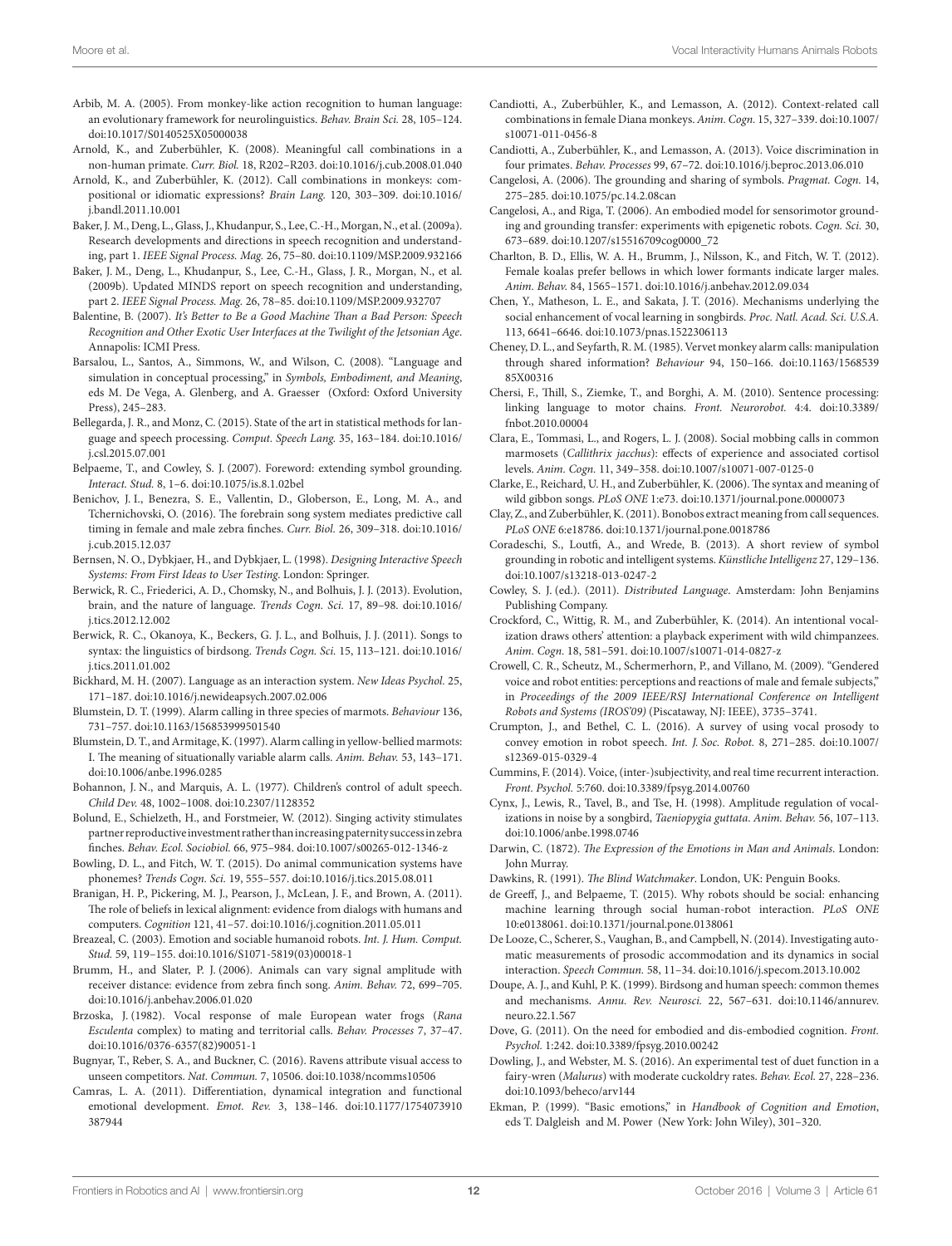- <span id="page-12-36"></span>Elie, J. E., Mariette, M. M., Soula, H. A., Griffith, S. C., Mathevon, N., and Vignal, C. (2010). Vocal communication at the nest between mates in wild zebra finches: a private vocal duet? *Anim. Behav.* 80, 597–605. doi:[10.1016/j.](http://dx.doi.org/10.1016/j.anbehav.2010.06.003) [anbehav.2010.06.003](http://dx.doi.org/10.1016/j.anbehav.2010.06.003)
- <span id="page-12-23"></span>Engesser, S., Crane, J. M. S., Savage, J. L., Russell, A. F., and Townsend, S. W. (2015). Experimental evidence for phonemic contrasts in a nonhuman vocal system. *PLoS Biol.* 13:e1002171. doi[:10.1371/journal.pbio.1002171](http://dx.doi.org/10.1371/journal.pbio.1002171)
- <span id="page-12-33"></span>Eskelinen, H. C., Winship, K. A., Jones, B. L., Ames, A. E. M., and Kuczaj, S. A. (2016). Acoustic behavior associated with cooperative task success in bottlenose dolphins (*Tursiops truncatus*). *Anim. Cogn.* 19, 789–797. doi[:10.1007/](http://dx.doi.org/10.1007/s10071-016-0978-1) [s10071-016-0978-1](http://dx.doi.org/10.1007/s10071-016-0978-1)
- <span id="page-12-8"></span>Esposito, A., and Esposito, A. (2011). "On speech and gestures synchrony," in *Analysis of Verbal and Nonverbal Communication and Enactment., Volume 6800 of Lecture Notes in Computer Science*, eds A. Esposito, A. Vinciarelli, K. Vicsi, C. Pelachaud, and A. Nijholt (Berlin, Heidelberg: Springer), 252–272.
- <span id="page-12-44"></span>Eyssel, F., Kuchenbrandt, D., Bobinger, S., de Ruiter, L., and Hegel, F. (2012). "'If you sound like me, you must be more human': on the interplay of robot and user features on human-robot acceptance and anthropomorphism," in *Proceedings of the Seventh Annual ACM/IEEE International Conference on Human-Robot Interaction – HRI '12* (New York, NY: ACM Press), 125.
- <span id="page-12-24"></span>Fang, G., Jiang, F., Yang, P., Cui, J., Brauth, S. E., and Tang, Y. (2014). Male vocal competition is dynamic and strongly affected by social contexts in music frogs. *Anim. Cogn.* 17, 483–494. doi[:10.1007/s10071-013-0680-5](http://dx.doi.org/10.1007/s10071-013-0680-5)
- <span id="page-12-15"></span>Feldman, J. A. (2008). *From Molecules to Metaphor: A Neural Theory of Language*. Cambridge: Bradford Books.
- <span id="page-12-42"></span>Fellous, J., and Arbib, M. (2005). *Who Needs Emotions? The Brain Meets the Robot*. Oxford, NY: Oxford University Press.
- <span id="page-12-21"></span>Fernald, A. (1985). Four-month-old infants prefer to listen to motherese. *Infant Behav. Dev.* 8, 181–195. doi[:10.1016/S0163-6383\(85\)80005-9](http://dx.doi.org/10.1016/S0163-6383(85)80005-9)
- <span id="page-12-25"></span>Fichtel, C., and van Schaik, C. P. (2006). Semantic differences in sifaka (*Propithecus verreauxi*) alarm calls: a reflection of genetic or cultural variants? *Ethology* 112, 839–849. doi:[10.1111/j.1439-0310.2006.01239.x](http://dx.doi.org/10.1111/j.1439-0310.2006.01239.x)
- <span id="page-12-26"></span>Ficken, M. S., and Popp, J. W. (1996). A comparative analysis of passerine mobbing calls. *Auk* 113, 370–380. doi[:10.2307/4088904](http://dx.doi.org/10.2307/4088904)
- <span id="page-12-13"></span>Fitch, W. T. (2000). The evolution of speech: a comparative review. *Trends Cogn. Sci.* 4, 258–267. doi:[10.1016/S1364-6613\(00\)01494-7](http://dx.doi.org/10.1016/S1364-6613(00)01494-7)
- <span id="page-12-14"></span>Fitch, W. T. (2010). *The Evolution of Language*. Cambridge: Cambridge University Press.
- <span id="page-12-37"></span>Fitch, W. T. (2013). Rhythmic cognition in humans and animals: distinguishing meter and pulse perception. *Front. Syst. Neurosci.* 7:68. doi[:10.3389/](http://dx.doi.org/10.3389/fnsys.2013.00068) [fnsys.2013.00068](http://dx.doi.org/10.3389/fnsys.2013.00068)
- <span id="page-12-1"></span>Fitch, W. T., and Reby, D. (2001). The descended larynx is not uniquely human. *Proc. Biol. Sci.* 268, 1669–1675. doi:[10.1098/rspb.2001.1704](http://dx.doi.org/10.1098/rspb.2001.1704)
- <span id="page-12-38"></span>Friston, K., and Frith, C. (2015). A duet for one. *Conscious. Cogn.* 36, 390–405. doi:[10.1016/j.concog.2014.12.003](http://dx.doi.org/10.1016/j.concog.2014.12.003)
- <span id="page-12-18"></span>Friston, K., and Kiebel, S. (2009). Predictive coding under the free-energy principle. *Philos. Trans. R. Soc. Lond. B Biol. Sci.* 364, 1211–1221. doi[:10.1098/](http://dx.doi.org/10.1098/rstb.2008.0300) [rstb.2008.0300](http://dx.doi.org/10.1098/rstb.2008.0300)
- <span id="page-12-20"></span>Fusaroli, R., Raczaszek-Leonardi, J., and Tylén, K. (2014). Dialog as interpersonal synergy. *New Ideas Psychol.* 32, 147–157. doi:[10.1016/j.newideapsych.2013.](http://dx.doi.org/10.1016/j.newideapsych.2013.03.005) [03.005](http://dx.doi.org/10.1016/j.newideapsych.2013.03.005)
- <span id="page-12-40"></span>Gales, M., and Young, S. J. (2007). The application of hidden Markov models in speech recognition. *Found. Trends Signal Process.* 1, 195–304. doi[:10.1561/2000000004](http://dx.doi.org/10.1561/2000000004)
- <span id="page-12-17"></span>Ganger, J., and Brent, M. R. (2004). Reexamining the vocabulary spurt. *Dev. Psychol.* 40, 621–632. doi[:10.1037/0012-1649.40.4.621](http://dx.doi.org/10.1037/0012-1649.40.4.621)
- <span id="page-12-19"></span>Garrod, S., Gambi, C., and Pickering, M. J. (2013). Prediction at all levels: forward model predictions can enhance comprehension. *Lang. Cogn. Neurosci.* 29, 46–48. doi[:10.1080/01690965.2013.852229](http://dx.doi.org/10.1080/01690965.2013.852229)
- <span id="page-12-27"></span>Gil, D., and Gahr, M. (2002). The honesty of bird song: multiple constraints for multiple traits. *Trends Ecol. Evol.* 17, 133–141. doi:[10.1016/S0169-5347\(02\)](http://dx.doi.org/10.1016/S0169-5347(02)02410-2) [02410-2](http://dx.doi.org/10.1016/S0169-5347(02)02410-2)
- <span id="page-12-9"></span>Gillespie-Lynch, K., Greenfield, P. M., Feng, Y., Savage-Rumbaugh, S., and Lyn, H. (2013). A cross-species study of gesture and its role in symbolic development: implications for the gestural theory of language evolution. *Front. Psychol.* 4:160. doi:[10.3389/fpsyg.2013.00160](http://dx.doi.org/10.3389/fpsyg.2013.00160)
- <span id="page-12-32"></span>Gisiner, R., and Schusterman, R. J. (1991). California sea lion pups play an active role in reunions with their mothers. *Anim. Behav.* 41, 364–366. doi[:10.1016/](http://dx.doi.org/10.1016/S0003-3472(05)80488-9) [S0003-3472\(05\)80488-9](http://dx.doi.org/10.1016/S0003-3472(05)80488-9)
- <span id="page-12-16"></span>Goldfield, B. A., and Reznick, J. S. (1990). Early lexical acquisition: rate, content, and the vocabulary spurt. *J. Child Lang.* 17, 171–183. doi[:10.1017/](http://dx.doi.org/10.1017/S0305000900013167) [S0305000900013167](http://dx.doi.org/10.1017/S0305000900013167)
- <span id="page-12-11"></span>Gopnik, A., Meltzoff, A. N., and Kuhl, P. K. (2001). *The Scientist in the Crib*. New York City, US: Perennial.
- <span id="page-12-34"></span>Grafe, T. U., Bitz, J. H., and Wink, M. (2004). Song repertoire and duetting behaviour of the tropical boubou, *Laniarius aethiopicus*. *Anim. Behav.* 68, 181–191. doi[:10.1016/j.anbehav.2003.11.004](http://dx.doi.org/10.1016/j.anbehav.2003.11.004)
- <span id="page-12-4"></span>Greene, E., and Meagher, T. (1998). Red squirrels, *Tamiasciurus hudsonicus*, produce predator-class specific alarm calls. *Anim. Behav.* 55, 511–518. doi[:10.1006/](http://dx.doi.org/10.1006/anbe.1997.0620) [anbe.1997.0620](http://dx.doi.org/10.1006/anbe.1997.0620)
- <span id="page-12-29"></span>Gridi-Papp, M., Rand, A. S., and Ryan, M. J. (2006). Animal communication: complex call production in the túngara frog. *Nature* 441, 38. doi[:10.1038/](http://dx.doi.org/10.1038/441038a) [441038a](http://dx.doi.org/10.1038/441038a)
- <span id="page-12-5"></span>Griesser, M. (2009). Mobbing calls signal predator category in a kin group-living bird species. *Proc. Biol. Sci.* 276, 2887–2892. doi:[10.1098/rspb.2009.0551](http://dx.doi.org/10.1098/rspb.2009.0551)
- <span id="page-12-22"></span>Griffiths, P. E., and Scarantino, A. (2005). "Emotions in the wild: the situated perspective on emotion," in *Cambridge Handbook of Situated Cognition*, eds P. Robbins and M. Aydede (Cambridge: Cambridge University Press), 437–453.
- <span id="page-12-3"></span>Hage, S. R., Jiang, T., Berquist, S. W., Feng, J., and Metzner, W. (2013). Ambient noise induces independent shifts in call frequency and amplitude within the Lombard effect in echolocating bats. *Proc. Natl. Acad. Sci. U.S.A.* 110, 4063–4068. doi:[10.1073/pnas.1211533110](http://dx.doi.org/10.1073/pnas.1211533110)
- <span id="page-12-2"></span>Halfwerk, W., Lea, A., Guerra, M., Page, R., and Ryan, M. J. (2016). Vocal responses to noise reveal the presence of the Lombard effect in a frog. *Behav. Ecol.* 27, 669–676. doi[:10.1093/beheco/arv204](http://dx.doi.org/10.1093/beheco/arv204)
- <span id="page-12-35"></span>Hall, M. L. (2004). A review of hypotheses for the functions of avian duetting. *Behav. Ecol. Sociobiol.* 55, 415–430. doi[:10.1007/s00265-003-0741-x](http://dx.doi.org/10.1007/s00265-003-0741-x)
- <span id="page-12-28"></span>Hall, M. L., Kingma, S. A., and Peters, A. (2013). Male songbird indicates body size with low-pitched advertising songs. *PLoS ONE* 8:e56717. doi:[10.1371/journal.](http://dx.doi.org/10.1371/journal.pone.0056717) [pone.0056717](http://dx.doi.org/10.1371/journal.pone.0056717)
- <span id="page-12-31"></span>Hanggi, E. B., and Schusterman, R. J. (1990). Kin recognition in captive California sea lions (*Zalophus californianus*). *J. Compa. Psychol.* 104, 368–372. doi[:10.1037/0735-7036.104.4.368](http://dx.doi.org/10.1037/0735-7036.104.4.368)
- <span id="page-12-43"></span>Haring, M., Bee, N., and Andre, E. (2011). "Creation and evaluation of emotion expression with body movement, sound and eye color for humanoid robots," in *RO-MAN* (Atlanta: IEEE), 204–209.
- <span id="page-12-46"></span>Harnad, S. (1990). The symbol grounding problem. *Physica D* 42, 335–346. doi[:10.1016/0167-2789\(90\)90087-6](http://dx.doi.org/10.1016/0167-2789(90)90087-6)
- <span id="page-12-30"></span>Harrington, F. H., and Mech, L. D. (1983). Wolf pack spacing: howling as a territory-independent spacing mechanism in a territorial population. *Behav. Ecol. Sociobiol.* 12, 161–168. doi:[10.1007/BF00343208](http://dx.doi.org/10.1007/BF00343208)
- <span id="page-12-12"></span>Hauser, M. D., Chomsky, N., and Fitch, W. T. (2002). The faculty of language: what is it, who has it, and how did it evolve? *Science* 298, 1569–1579. doi[:10.1126/](http://dx.doi.org/10.1126/science.298.5598.1569) [science.298.5598.1569](http://dx.doi.org/10.1126/science.298.5598.1569)
- <span id="page-12-41"></span>Hinton, G., Deng, L., Yu, D., Dahl, G. E., Mohamed, A., Jaitly, N., et al. (2012). Deep neural networks for acoustic modeling in speech recognition: the shared views of four research groups. *IEEE Signal Process. Mag.* 29, 82–97. doi[:10.1109/](http://dx.doi.org/10.1109/MSP.2012.2205597) [MSP.2012.2205597](http://dx.doi.org/10.1109/MSP.2012.2205597)
- <span id="page-12-10"></span>Holler, J., Schubotz, L., Kelly, S., Hagoort, P., Schuetze, M., and Özyürek, A. (2014). Social eye gaze modulates processing of speech and co-speech gesture. *Cognition* 133, 692–697. doi[:10.1016/j.cognition.2014.08.008](http://dx.doi.org/10.1016/j.cognition.2014.08.008)
- <span id="page-12-6"></span>Hooper, S., Reiss, D., Carter, M., and McCowan, B. (2006). Importance of contextual saliency on vocal imitation by bottlenose dolphins. *Int. J. Comp. Psychol.* 19, 116–128.
- <span id="page-12-0"></span>Hopp, S. L., and Evans, C. S. (1998). *Acoustic Communication in Animals*. New York: Springer Verlag.
- <span id="page-12-39"></span>Horowitz, A., and Hecht, J. (2016). Examining dog-human play: the characteristics, affect, and vocalizations of a unique interspecific interaction. *Anim. Cogn.* 19, 779–788. doi[:10.1007/s10071-016-0976-3](http://dx.doi.org/10.1007/s10071-016-0976-3)
- <span id="page-12-7"></span>Hotchkin, C. F., Parks, S. E., and Weiss, D. J. (2013). Vocal modifications in primates: effects of noise and behavioral context on vocalization structure. *Proc. Meet. Acoust.* 19, 010061. doi[:10.1121/1.4799257](http://dx.doi.org/10.1121/1.4799257)
- <span id="page-12-45"></span>Howard, I. S., and Messum, P. (2014). Learning to pronounce first words in three languages: an investigation of caregiver and infant behavior using a computational model of an infant. *PLoS ONE* 9:e110334. doi:[10.1371/journal.](http://dx.doi.org/10.1371/journal.pone.0110334) [pone.0110334](http://dx.doi.org/10.1371/journal.pone.0110334)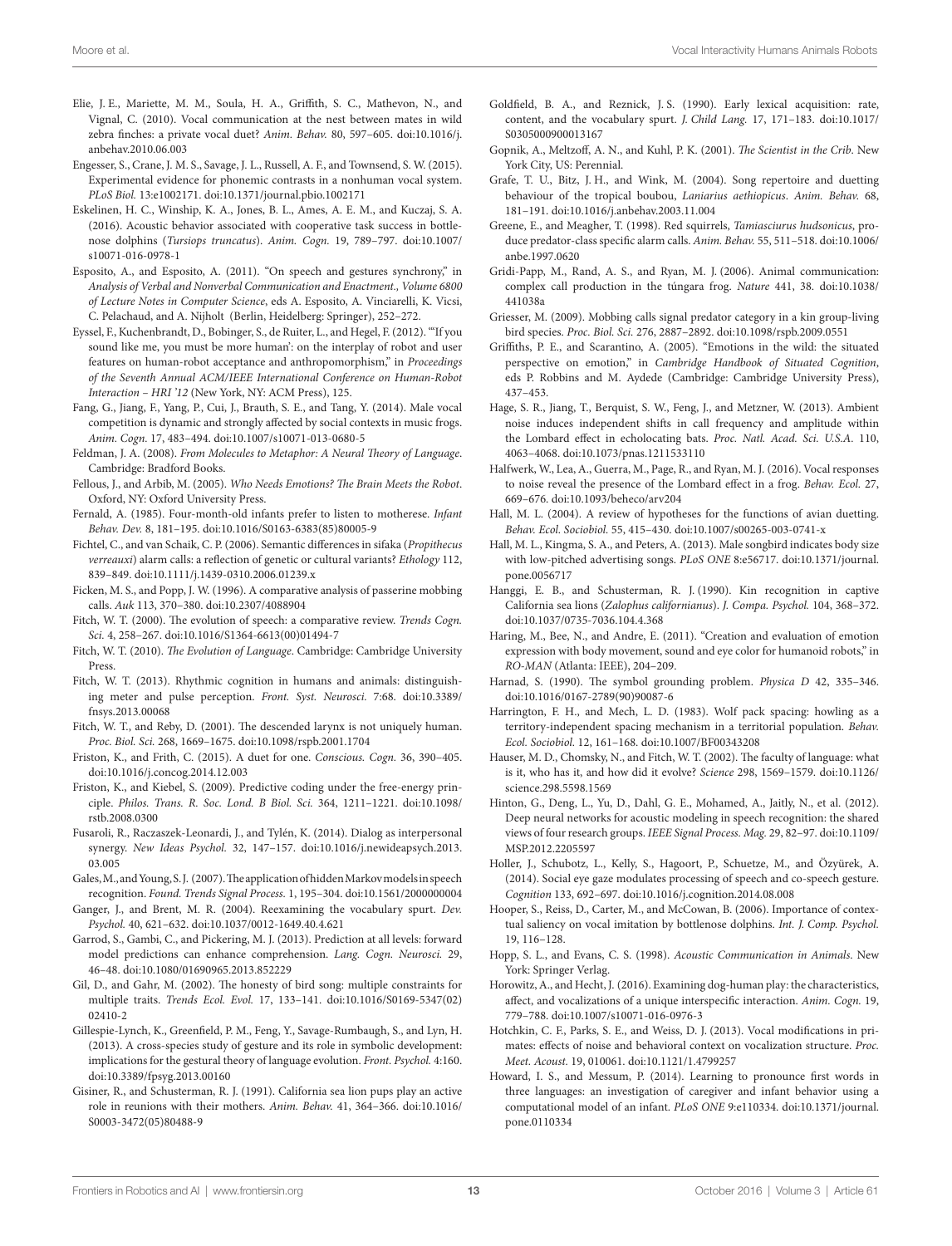- <span id="page-13-33"></span>Hurd, C. R. (1996). Interspecific attraction to the mobbing calls of black-capped chickadees (*Parus atricapillus*). *Behav. Ecol. Sociobiol.* 38, 287–292. doi[:10.1007/](http://dx.doi.org/10.1007/s002650050244) [s002650050244](http://dx.doi.org/10.1007/s002650050244)
- <span id="page-13-36"></span>Insley, S. J. (2001). Mother-offspring vocal recognition in northern fur seals is mutual but asymmetrical. *Anim. Behav.* 61, 129–137. doi:[10.1006/anbe.2000.1569](http://dx.doi.org/10.1006/anbe.2000.1569)
- <span id="page-13-50"></span>Ishihara, H., Yoshikawa, Y., Miura, K., and Asada, M. (2009). How caregiver's anticipation shapes infant's vowel through mutual imitation. *IEEE Trans. Auton. Ment. Dev.* 1, 217–225. doi[:10.1109/TAMD.2009.2038988](http://dx.doi.org/10.1109/TAMD.2009.2038988)
- <span id="page-13-0"></span>Jarvis, E. D. (2004). Learned birdsong and the neurobiology of human language. *Ann. N. Y. Acad. Sci.* 1016, 749–777. doi:[10.1196/annals.1298.038](http://dx.doi.org/10.1196/annals.1298.038)
- <span id="page-13-27"></span>Jarvis, E. D. (2006a). "Evolution of vocal learning systems in birds and humans," in *Evolution of Nervous Systems*, Vol. 2, ed. J. Kaas (Tokyo: Academic Press), 213–228.
- <span id="page-13-28"></span>Jarvis, E. D. (2006b). Selection for and against vocal learning in birds and mammals. *Ornithol. Sci.* 5, 5–14. doi:[10.2326/osj.5.5](http://dx.doi.org/10.2326/osj.5.5)
- <span id="page-13-45"></span>Jones, T., Lawson, S., and Mills, D. (2008). "Interaction with a zoomorphic robot that exhibits canid mechanisms of behaviour," in *IEEE International Conference on Robotics and Automation, 2008. ICRA 2008* (Washington, DC), 2128–2133.
- <span id="page-13-41"></span>Joslin, P. W. B. (1967). Movements and homesites of timber wolves in Algonquin Park. *Am. Zool.* 7, 279–288. doi:[10.1093/icb/7.2.279](http://dx.doi.org/10.1093/icb/7.2.279)
- <span id="page-13-43"></span>Kaminski, J., Call, J., and Fischer, J. (2004). Word learning in a domestic dog: evidence for "fast mapping". *Science* 304, 1682–1683. doi:[10.1126/science.1097859](http://dx.doi.org/10.1126/science.1097859)
- <span id="page-13-9"></span>Kershenbaum, A., Blumstein, D. T., Roch, M. A., Akçay, Ç, Backus, G., Bee, M. A., et al. (2016). Acoustic sequences in non-human animals: a tutorial review and prospectus. *Biol. Rev. Camb. Philos. Soc.* 91, 13–52. doi[:10.1111/](http://dx.doi.org/10.1111/brv.12160) [brv.12160](http://dx.doi.org/10.1111/brv.12160)
- <span id="page-13-8"></span>Kershenbaum, A., Ilany, A., Blaustein, L., and Geffen, E. (2012). Syntactic structure and geographical dialects in the songs of male rock hyraxes. *Proc. Biol. Sci.* 279, 2974–2981. doi:[10.1098/rspb.2012.0322](http://dx.doi.org/10.1098/rspb.2012.0322)
- <span id="page-13-38"></span>Kershenbaum, A., Sayigh, L. S., and Janik, V. M. (2013). The encoding of individual identity in dolphin signature whistles: how much information is needed? *PLoS ONE* 8:e77671. doi:[10.1371/journal.pone.0077671](http://dx.doi.org/10.1371/journal.pone.0077671)
- <span id="page-13-31"></span>King, S. L., Harley, H. E., and Janik, V. M. (2014). The role of signature whistle matching in bottlenose dolphins, *Tursiops truncatus*. *Anim. Behav.* 96, 79–86. doi:[10.1016/j.anbehav.2014.07.019](http://dx.doi.org/10.1016/j.anbehav.2014.07.019)
- <span id="page-13-30"></span>King, S. L., and Janik, V. M. (2013). Bottlenose dolphins can use learned vocal labels to address each other. *Proc. Natl. Acad. Sci. U.S.A.* 110, 13216–13221. doi:[10.1073/pnas.1304459110](http://dx.doi.org/10.1073/pnas.1304459110)
- <span id="page-13-10"></span>Kirsch, J. A., Gntrkn, O., and Rose, J. (2008). Insight without cortex: lessons from the avian brain. *Conscious. Cogn.* 17, 475–483; Social Cognition, Emotion, and Self-Consciousness. doi:[10.1016/j.concog.2008.03.018](http://dx.doi.org/10.1016/j.concog.2008.03.018)
- <span id="page-13-24"></span>Knight, C., Studdert-Kennedy, M., and Hurford, J. R. (2000). *The Evolutionary Emergence of Language*. Cambridge: Cambridge University Press.
- <span id="page-13-4"></span>Kobayasi, K. I., and Okanoya, K. (2003). Context-dependent song amplitude control in Bengalese finches. *Neuroreport* 14, 521–524. doi[:10.1097/01.](http://dx.doi.org/10.1097/01.wnr.0000059626.96928.52) [wnr.0000059626.96928.52](http://dx.doi.org/10.1097/01.wnr.0000059626.96928.52)
- <span id="page-13-51"></span>Kopp, S. (2010). Social resonance and embodied coordination in face-to-face conversation with artificial interlocutors. *Speech Commun.* 52, 587–597. doi:[10.1016/j.specom.2010.02.007](http://dx.doi.org/10.1016/j.specom.2010.02.007)
- <span id="page-13-42"></span>Kuhl, P. K. (1981). Discrimination of speech by nonhuman animals: basic auditory sensitivities conducive to the perception of speech-sound categories. *J. Acoust. Soc. Am.* 70, 340. doi[:10.1121/1.386782](http://dx.doi.org/10.1121/1.386782)
- <span id="page-13-15"></span>Kuhl, P. K. (2000). A new view of language acquisition. *Proc. Natl. Acad. Sci. U.S.A.* 97, 11850–11857. doi:[10.1073/pnas.97.22.11850](http://dx.doi.org/10.1073/pnas.97.22.11850)
- <span id="page-13-16"></span>Kuhl, P. K. (2004). Early language acquisition: cracking the speech code. *Nat. Rev. Neurosci.* 5, 831–843. doi:[10.1038/nrn1533](http://dx.doi.org/10.1038/nrn1533)
- <span id="page-13-14"></span>Lakoff, G., and Johnson, M. (1980). *Metaphors We Live By*. Chicago: University of Chicago Press.
- <span id="page-13-5"></span>Leonard, M. L., and Horn, A. G. (2005). Ambient noise and the design of begging signals. *Proc. Biol. Sci.* 272, 651–656. doi[:10.1098/rspb.2004.3021](http://dx.doi.org/10.1098/rspb.2004.3021)
- <span id="page-13-18"></span>Levinson, S. C. (1983). *Pragmatics*. Cambridge: Cambridge University Press.
- <span id="page-13-19"></span>Levinson, S. C. (2006). "On the human "interaction engine"," in *Roots of Human Sociality: Culture, Cognition and Interaction*, eds N. J. Enfield and S. C. Levinson (Oxford: Berg), 39–69.
- <span id="page-13-20"></span>Levinson, S. C. (2015). Turn-taking in human communication? Origins and implications for language processing. *Trends Cogn. Sci.* 20, 6–14. doi[:10.1016/](http://dx.doi.org/10.1016/j.tics.2015.10.010) [j.tics.2015.10.010](http://dx.doi.org/10.1016/j.tics.2015.10.010)
- <span id="page-13-11"></span>Liebal, K., Waller, B. M., Burrows, A. M., and Slocombe, K. E. (2013). *Primate Communication: A Multimodal Approach*. Cambridge: Cambridge University Press.
- <span id="page-13-1"></span>Lieberman, P. (1984). *The Biology and Evolution of Language*. Cambridge, MA: Harvard University Press.
- <span id="page-13-48"></span>Lim, A., and Okuno, H. G. (2014). The MEI robot: towards using motherese to develop multimodal emotional intelligence. *IEEE Trans. Auton. Ment. Dev.* 6, 126–138. doi[:10.1109/TAMD.2014.2317513](http://dx.doi.org/10.1109/TAMD.2014.2317513)
- <span id="page-13-37"></span>Lind, H., Dabelsteen, T., and Gregor, P. K. M. C. (1996). Female great tits can identify mates by song. *Anim. Behav.* 52, 667–671. doi:[10.1006/anbe.1996.0211](http://dx.doi.org/10.1006/anbe.1996.0211)
- <span id="page-13-22"></span>Lindblom, B. (1990). "Explaining phonetic variation: a sketch of the h&h theory," in *Speech Production and Speech Modelling*, eds W. J. Hardcastle and A. Marchal (Dordrecht: Kluwer Academic Publishers), 403–439.
- <span id="page-13-29"></span>Lipkind, D., Marcus, G. F., Bemis, D. K., Sasahara, K., Jacoby, N., Takahasi, M., et al. (2013). Stepwise acquisition of vocal combinatorial capacity in songbirds and human infants. *Nature* 498, 104–108. doi:[10.1038/nature12173](http://dx.doi.org/10.1038/nature12173)
- <span id="page-13-2"></span>Lombard, E. (1911). Le sign de l'élévation de la voix. *Ann. Maladies Oreille Larynx Nez Pharynx* 37, 101–119.
- <span id="page-13-47"></span>Lopez Cozar Delgado, R., and Araki, M. (2005). *Spoken, Multilingual and Multimodal Dialogue Systems: Development and Assessment*. West Sussex: Wiley.
- <span id="page-13-26"></span>Lyon, C., Nehaniv, C. L., and Cangelosi, A. (2007). *Emergence of Communication and Language*. London: Springer.
- <span id="page-13-32"></span>Ma, Z. S. (2015). Towards computational models of animal communications, an introduction for computer scientists. *Cogn. Syst. Res.* 33, 70–99. doi:[10.1016/j.](http://dx.doi.org/10.1016/j.cogsys.2014.08.002) [cogsys.2014.08.002](http://dx.doi.org/10.1016/j.cogsys.2014.08.002)
- <span id="page-13-13"></span>MacNeilage, P. (1998). The frame/content theory of evolution of speech production. *Behav. Brain Sci.* 21, 499–546. doi[:10.1017/S0140525X98001265](http://dx.doi.org/10.1017/S0140525X98001265)

<span id="page-13-25"></span>MacNeilage, P. F. (2008). *The Origin of Speech*. Cambridge: Oxford University Press.

- <span id="page-13-3"></span>Manabe, K., Sadr, E. I., and Dooling, R. J. (1998). Control of vocal intensity in budgerigars (*Melopsittacus undulatus*): differential reinforcement of vocal intensity and the Lombard effect. *J. Acoust. Soc. Am.* 103, 1190–1198. doi[:10.1121/1.421227](http://dx.doi.org/10.1121/1.421227)
- <span id="page-13-6"></span>Manser, M. B. (2001). The acoustic structure of suricates' alarm calls varies with predator type and the level of response urgency. *Proc. Biol. Sci.* 268, 2315–2324. doi[:10.1098/rspb.2001.1773](http://dx.doi.org/10.1098/rspb.2001.1773)
- <span id="page-13-39"></span>Maslow, A. H. (1943). A theory of human motivation. *Psychol. Rev.* 50, 370–396. doi[:10.1037/h0054346](http://dx.doi.org/10.1037/h0054346)
- <span id="page-13-21"></span>Maturana, H. R., and Varela, F. J. (1987). *The Tree of Knowledge: The Biological Roots of Human Understanding*. Boston, MA: New Science Library/Shambhala Publications.
- <span id="page-13-12"></span>Mavridis, N. (2014). A review of verbal and non-verbal human? robot interactive communication. *Rob. Auton. Syst.* 63, 22–35. doi[:10.1016/j.robot.2014.09.031](http://dx.doi.org/10.1016/j.robot.2014.09.031)
- <span id="page-13-17"></span>McCarthy, D. (1954). "Language development in children," in *Manual of Child Psychology*, 2nd Edn, ed. L. Carmichael (New York: John Wiley & Sons), 492–630.
- <span id="page-13-44"></span>McComb, K., Shannon, G., Sayialel, K. N., and Moss, C. (2014). Elephants can determine ethnicity, gender, and age from acoustic cues in human voices. *Proc. Natl. Acad. Sci. U.S.A.* 111, 5433–5438. doi:[10.1073/pnas.1321543111](http://dx.doi.org/10.1073/pnas.1321543111)
- <span id="page-13-7"></span>McCowan, B., Hanser, S. F., and Doyle, L. R. (1999). Quantitative tools for comparing animal communication systems: information theory applied to bottlenose dolphin whistle repertoires. *Anim. Behav.* 57, 409–419. doi[:10.1006/](http://dx.doi.org/10.1006/anbe.1998.1000) [anbe.1998.1000](http://dx.doi.org/10.1006/anbe.1998.1000)
- <span id="page-13-34"></span>McGregor, P. K. (ed.). (1992). *Playback and Studies of Animal Communication*. Boston, MA: Springer.
- <span id="page-13-46"></span>McTear, M. F. (2004). *Spoken Dialogue Technology: Towards the Conversational User Interface*. London: Springer.
- <span id="page-13-23"></span>Mehrabian, A. (1996). Pleasure-arousal-dominance: a general framework for describing and measuring individual differences in temperament. *Curr. Psychol.* 14, 261–292. doi:[10.1007/BF02686918](http://dx.doi.org/10.1007/BF02686918)
- <span id="page-13-40"></span>Mennill, D. J. (2006). Aggressive responses of male and female rufous-andwhite wrens to stereo duet playback. *Anim. Behav.* 71, 219–226. doi[:10.1016/](http://dx.doi.org/10.1016/j.anbehav.2005.05.006) [j.anbehav.2005.05.006](http://dx.doi.org/10.1016/j.anbehav.2005.05.006)
- <span id="page-13-35"></span>Mennill, D. J., Boag, P. T., and Ratcliffe, L. M. (2003). The reproductive choices of eavesdropping female black-capped chickadees, *Poecile atricapillus*. *Naturwissenschaften* 90, 577–582. doi[:10.1007/s00114-003-0479-3](http://dx.doi.org/10.1007/s00114-003-0479-3)
- <span id="page-13-49"></span>Messum, P., and Howard, I. S. (2015). Creating the cognitive form of phonological units: the speech sound correspondence problem in infancy could be solved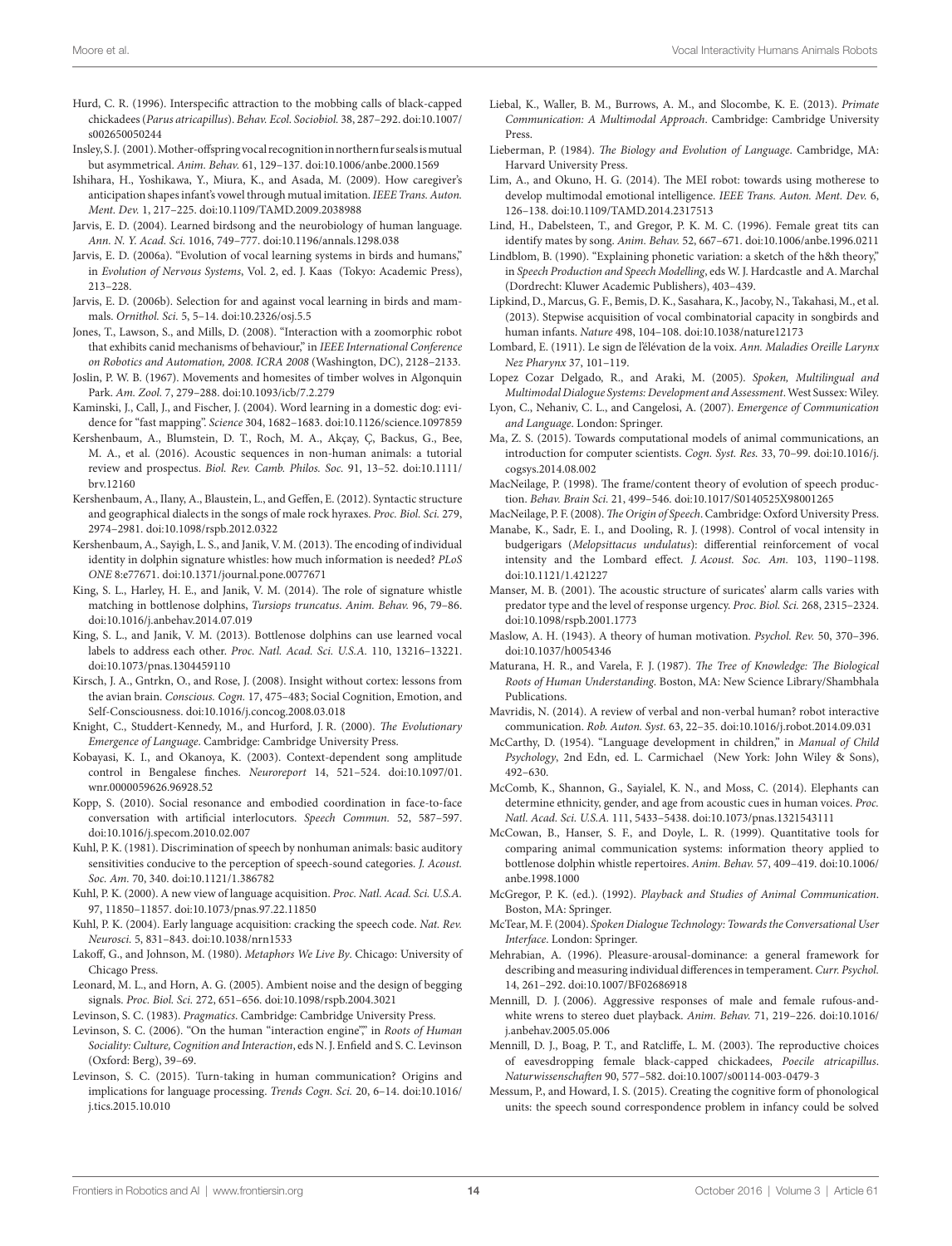by mirrored vocal interactions rather than by imitation. *J. Phon.* 53, 125–140. doi:[10.1016/j.wocn.2015.08.005](http://dx.doi.org/10.1016/j.wocn.2015.08.005) 

- <span id="page-14-41"></span>Mitchell, W. J., Szerszen, K. A. Sr., Lu, A. S., Schermerhorn, P. W., Scheutz, M., and MacDorman, K. F. (2011). A mismatch in the human realism of face and voice produces an uncanny valley. *Iperception* 2, 10–12. doi:[10.1068/i0415](http://dx.doi.org/10.1068/i0415)
- <span id="page-14-45"></span>Miura, K., Yoshikawa, Y., and Asada, M. (2012). Unconscious anchoring in maternal imitation that helps find the correspondence of a caregiver's vowel categories. *Adv. Robot.* 21, 1583–1600. doi[:10.1163/156855307782148596](http://dx.doi.org/10.1163/156855307782148596)
- <span id="page-14-9"></span>Miyagawa, S., Ojima, S., Berwick, R. C., and Okanoya, K. (2014). The integration hypothesis of human language evolution and the nature of contemporary languages. *Front. Psychol.* 5:564. doi[:10.3389/fpsyg.2014.00564](http://dx.doi.org/10.3389/fpsyg.2014.00564)
- <span id="page-14-42"></span>Moore, R. K. (2007a). PRESENCE: a human-inspired architecture for speech-based human-machine interaction. *IEEE Trans. Comput.* 56, 1176–1188. doi[:10.1109/](http://dx.doi.org/10.1109/TC.2007.1080) [TC.2007.1080](http://dx.doi.org/10.1109/TC.2007.1080)
- <span id="page-14-10"></span>Moore, R. K. (2007b). Spoken language processing: piecing together the puzzle. *Speech Commun.* 49, 418–435. doi:[10.1016/j.specom.2007.01.011](http://dx.doi.org/10.1016/j.specom.2007.01.011)
- <span id="page-14-43"></span>Moore, R. K. (2010). "Cognitive approaches to spoken language technology," in *Speech Technology: Theory and Applications*, eds F. Chen and K. Jokinen (New York, Dordrecht, Heidelberg, London: Springer), 89–103.
- <span id="page-14-40"></span>Moore, R. K. (2012). A Bayesian explanation of the 'Uncanny Valley' effect and related psychological phenomena. *Sci. Rep.* 2, 864. doi[:10.1038/srep00864](http://dx.doi.org/10.1038/srep00864)
- <span id="page-14-36"></span>Moore, R. K. (2013). "Spoken language processing: where do we go from here?" in *Your Virtual Butler, LNAI*, Vol. 7407, ed. R. Trappl (Heidelberg: Springer), 111–125.
- <span id="page-14-33"></span>Moore, R. K. (2015). "From talking and listening robots to intelligent communicative machines," in *Robots That Talk and Listen*, Chap. 12, ed. J. Markowitz (Boston, MA: De Gruyter), 317–335.
- <span id="page-14-44"></span>Moore, R. K. (2016a). "A real-time parametric general-purpose mammalian vocal synthesiser," in *INTERSPEECH*, San Francisco, CA.
- <span id="page-14-34"></span>Moore, R. K. (2016b). "Is spoken language all-or-nothing? Implications for future speech-based human-machine interaction," in *Dialogues with Social Robots Enablements, Analyses, and Evaluation*, eds K. Jokinen and G. Wilcock (Springer Lecture Notes in Electrical Engineering (LNEE)). Available at: [http://](http://www.springer.com/us/book/9789811025846#aboutBook) [www.springer.com/us/book/9789811025846#aboutBook](http://www.springer.com/us/book/9789811025846#aboutBook)
- <span id="page-14-16"></span>Moore, R., and Morris, A. (1992). "Experiences collecting genuine spoken enquiries using WOZ techniques," in *Proceedings of the workshop on Speech and Natural Language (HLT '91)* (Stroudsburg, PA: Association for Computational Linguistics), 61–63.
- <span id="page-14-13"></span>Moore, R. K., and ten Bosch, L. (2009). "Modelling vocabulary growth from birth to young adulthood," in *INTERSPEECH* (Brighton), 1727–1730.
- <span id="page-14-39"></span>Mori, M. (1970). Bukimi no tani (the uncanny valley). *Energy* 7, 33–35.
- <span id="page-14-8"></span>Morse, A. F., Benitez, V. L., Belpaeme, T., Cangelosi, A., and Smith, L. B. (2015). Posture affects how robots and infants map words to objects. *PLoS ONE* 10:e0116012. doi[:10.1371/journal.pone.0116012](http://dx.doi.org/10.1371/journal.pone.0116012)
- <span id="page-14-47"></span>Morse, A. F., Herrera, C., Clowes, R., Montebelli, A., and Ziemke, T. (2011). The role of robotic modelling in cognitive science. *New Ideas Psychol.* 29, 312–324. doi:[10.1016/j.newideapsych.2011.02.001](http://dx.doi.org/10.1016/j.newideapsych.2011.02.001)
- <span id="page-14-31"></span>Moulin-Frier, C., Nguyen, S. M., and Oudeyer, P.-Y. (2013). Self-organization of early vocal development in infants and machines: the role of intrinsic motivation. *Front. Psychol.* 4:1006. doi:[10.3389/fpsyg.2013.01006](http://dx.doi.org/10.3389/fpsyg.2013.01006)
- <span id="page-14-38"></span>Nass, C., and Brave, S. (2005). *Wired for Speech: How Voice Activates and Advances the Human-Computer Relationship*. Cambridge: MIT Press.
- <span id="page-14-12"></span>Nazzi, T., and Bertoncini, J. (2003). Before and after the vocabulary spurt: two modes of word acquisition? *Dev. Sci.* 6, 136–142. doi[:10.1111/1467-7687.](http://dx.doi.org/10.1111/1467-7687.00263) [00263](http://dx.doi.org/10.1111/1467-7687.00263)
- <span id="page-14-15"></span>Nguyen, N., and Delvaux, V. (2015). Role of imitation in the emergence of phonological systems. *J. Phon.* 53, 46–54. doi[:10.1016/j.wocn.2015.08.004](http://dx.doi.org/10.1016/j.wocn.2015.08.004)
- <span id="page-14-48"></span>Niculescu, A., van Dijk, B., Nijholt, A., and See, S. L. (2011). "The influence of voice pitch on the evaluation of a social robot receptionist," in *International Conference on User Science and Engineering (i-USEr)* (Shah Alam: IEEE), 18–23.
- <span id="page-14-23"></span>Nolfi, S., and Mirolli, M. (2010). *Evolution of Communication and Language in Embodied Agents*. Berlin, Heidelberg: Springer.
- <span id="page-14-2"></span>Nonaka, S., Takahashi, R., Enomoto, K., Katada, A., and Unno, T. (1997). Lombard reflex during PAG-induced vocalization in decerebrate cats. *Neurosci. Res.* 29, 283–289. doi:[10.1016/S0168-0102\(97\)00097-7](http://dx.doi.org/10.1016/S0168-0102(97)00097-7)
- <span id="page-14-22"></span>Oller, D. K. (2004). *Evolution of Communication Systems: A Comparative Approach*. Cambridge: MIT Press.
- <span id="page-14-3"></span>Osmanski, M. S., and Dooling, R. J. (2009). The effect of altered auditory feedback on control of vocal production in budgerigars (*Melopsittacus undulatus*). *J. Acoust. Soc. Am.* 126, 911–919. doi:[10.1121/1.3158928](http://dx.doi.org/10.1121/1.3158928)
- <span id="page-14-5"></span>Ouattara, K., Lemasson, A., and Zuberbühler, K. (2009). Campbell's monkeys concatenate vocalizations into context-specific call sequences. *Proc. Natl. Acad. Sci. U.S.A.* 106, 22026–22031. doi[:10.1073/pnas.0908118106](http://dx.doi.org/10.1073/pnas.0908118106)
- <span id="page-14-46"></span>Oztop, E., Kawato, M., and Arbib, M. (2006). Mirror neurons and imitation: a computationally guided review. *Neural Netw.* 19, 254–271; The Brain Mechanisms of Imitation Learning. doi[:10.1016/j.neunet.2006.02.002](http://dx.doi.org/10.1016/j.neunet.2006.02.002)
- <span id="page-14-26"></span>Pentland, A. (2008). *Honest Signals: How They Shape Our World*. Cambridge, MA; London: MIT Press.
- <span id="page-14-25"></span>Pepperberg, I. M. (2010). Vocal learning in Grey parrots: a brief review of perception, production, and cross-species comparisons. *Brain Lang.* 115, 81–91. doi[:10.1016/j.bandl.2009.11.002](http://dx.doi.org/10.1016/j.bandl.2009.11.002)
- <span id="page-14-20"></span>Perez, E. C., Elie, J. E., Soulage, C. O., Soula, H. A., Mathevon, N., and Vignal, C. (2012). The acoustic expression of stress in a songbird: does corticosterone drive isolation-induced modifications of zebra finch calls? *Horm. Behav.* 61, 573–581. doi[:10.1016/j.yhbeh.2012.02.004](http://dx.doi.org/10.1016/j.yhbeh.2012.02.004)
- <span id="page-14-29"></span>Peterson, R. S., and Bartholomew, G. A. (1969). Airborne vocal communication in the California sea lion, *Zalophus californianus*. *Anim. Behav.* 17, 17–24. doi[:10.1016/0003-3472\(69\)90108-0](http://dx.doi.org/10.1016/0003-3472(69)90108-0)
- <span id="page-14-28"></span>Pfaff, J. A., Zanette, L., MacDougall-Shackleton, S. A., and MacDougall-Shackleton, E. A. (2007). Song repertoire size varies with HVC volume and is indicative of male quality in song sparrows (*Melospiza melodia*). *Proc. Biol. Sci.* 274, 2035–2040. doi:[10.1098/rspb.2007.0170](http://dx.doi.org/10.1098/rspb.2007.0170)
- <span id="page-14-37"></span>Phillips, M., and Philips, M. (2006). "Applications of spoken language technology and systems," in *IEEE/ACL Workshop on Spoken Language Technology (SLT)*, eds M. Gilbert and H. Ney (Aruba: IEEE), 7.
- <span id="page-14-17"></span>Picard, R. W. (1997). *Affective Computing*. Cambridge: MIT Press.
- <span id="page-14-14"></span>Pickering, M. J., and Garrod, S. (2007). Do people use language production to make predictions during comprehension? *Trends Cogn. Sci.* 11, 105–110. doi[:10.1016/j.tics.2006.12.002](http://dx.doi.org/10.1016/j.tics.2006.12.002)

<span id="page-14-35"></span>Pieraccini, R. (2012). *The Voice in the Machine*. Cambridge, MA: MIT Press.

- <span id="page-14-11"></span>Pinker, S., and Jackendoff, R. (2005). The faculty of language: what's special about it? *Cognition* 95, 201–236. doi[:10.1016/j.cognition.2004.08.004](http://dx.doi.org/10.1016/j.cognition.2004.08.004)
- <span id="page-14-0"></span>Pisanski, K., Cartei, V., McGettigan, C., Raine, J., and Reby, D. (2016). Voice modulation: a window into the origins of human vocal control? *Trends Cogn. Sci.* 20, 304–318. doi:[10.1016/j.tics.2016.01.002](http://dx.doi.org/10.1016/j.tics.2016.01.002)
- <span id="page-14-18"></span>Plutchik, R. (1980). "A general psychoevolutionary theory of emotion," in *Emotion: Theory, Research and Experience: Vol. 1. Theories of Emotion*, eds R. Plutchik and H. Kellerman (New York: Academic Press), 3–33.
- <span id="page-14-19"></span>Pongrácz, P., Molnár, C., and Miklósi, Á (2006). Acoustic parameters of dog barks carry emotional information for humans. *Appl. Anim. Behav. Sci.* 100, 228–240. doi[:10.1016/j.applanim.2005.12.004](http://dx.doi.org/10.1016/j.applanim.2005.12.004)
- <span id="page-14-24"></span>Poole, J. H., Tyack, P. L., Stoeger-Horwath, A. S., and Watwood, S. (2005). Elephants prove capable of vocal learning. *Nature* 434, 455–456. doi:[10.1038/434455a](http://dx.doi.org/10.1038/434455a)
- <span id="page-14-1"></span>Potash, L. M. (1972). Noise-induced changes in calls of the Japanese quail. *Psychon. Sci.* 26, 252–254. doi:[10.3758/BF03328608](http://dx.doi.org/10.3758/BF03328608)

<span id="page-14-6"></span>Powers, W. T. (1974). *Behavior: The Control of Perception*. Hawthorne, NY: Aldine.

- <span id="page-14-7"></span>Premack, D., and Woodruff, G. (1978). Does the chimpanzee have a theory of mind? *Behav. Brain Sci.* 1, 515–526. doi:[10.1017/S0140525X00076512](http://dx.doi.org/10.1017/S0140525X00076512)
- <span id="page-14-30"></span>Proops, L., McComb, K., and Reby, D. (2009). Cross-modal individual recognition in domestic horses (*Equus caballus*). *Proc. Natl. Acad. Sci. U.S.A.* 106, 947–951. doi[:10.1073/pnas.0809127105](http://dx.doi.org/10.1073/pnas.0809127105)
- <span id="page-14-4"></span>Rainey, H. J., Zuberbühler, K., and Slater, P. J. B. (2004). Hornbills can distinguish between primate alarm calls. *Proc. Biol. Sci.* 271, 755–759. doi[:10.1098/](http://dx.doi.org/10.1098/rspb.2003.2619) [rspb.2003.2619](http://dx.doi.org/10.1098/rspb.2003.2619)
- <span id="page-14-27"></span>Ranganath, R., Jurafsky, D., and McFarland, D. A. (2013). Detecting friendly, flirtatious, awkward, and assertive speech in speed-dates. *Comput. Speech Lang.* 27, 89–115. doi[:10.1016/j.csl.2012.01.005](http://dx.doi.org/10.1016/j.csl.2012.01.005)
- <span id="page-14-32"></span>Ravignani, A., Bowling, D., and Fitch, W. T. (2014). Chorusing, synchrony and the evolutionary functions of rhythm. *Front. Psychol.* 5:1118. doi[:10.3389/](http://dx.doi.org/10.3389/fpsyg.2014.01118) [fpsyg.2014.01118](http://dx.doi.org/10.3389/fpsyg.2014.01118)
- <span id="page-14-21"></span>Ravignani, A., Fitch, W. T., Hanke, F. D., Heinrich, T., Hurgitsch, B., Kotz, S. A., et al. (2016). What pinnipeds have to say about human speech, music, and the evolution of rhythm. *Front. Neurosci.* 10:274. doi:[10.3389/](http://dx.doi.org/10.3389/fnins.2016.00274) [fnins.2016.00274](http://dx.doi.org/10.3389/fnins.2016.00274)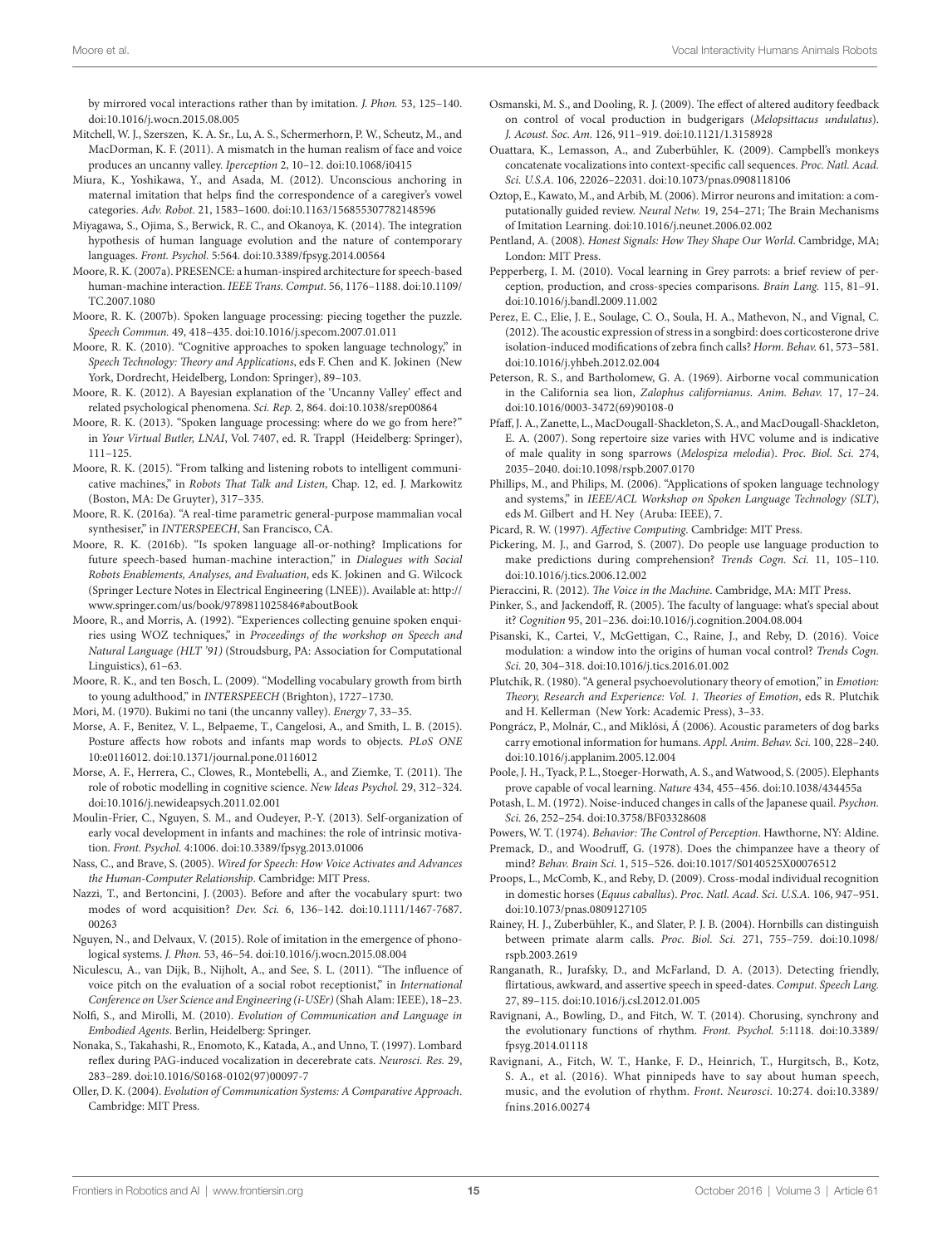- <span id="page-15-27"></span>Reiss, D., and McCowan, B. (1993). Spontaneous vocal mimicry and production by bottlenose dolphins (*Tursiops truncatus*): evidence for vocal learning. *J. Comp. Psychol.* 107, 301–312. doi:[10.1037/0735-7036.107.3.301](http://dx.doi.org/10.1037/0735-7036.107.3.301)
- <span id="page-15-1"></span>Ridley, A. R., Child, M. F., and Bell, M. B. V. (2007). Interspecific audience effects on the alarm-calling behaviour of a kleptoparasitic bird. *Biol. Lett.* 3, 589–591. doi:[10.1098/rsbl.2007.0325](http://dx.doi.org/10.1098/rsbl.2007.0325)
- <span id="page-15-16"></span>Rizzolatti, G., and Craighero, L. (2004). The mirror-neuron system. *Annu. Rev. Neurosci.* 27, 169–192. doi[:10.1146/annurev.neuro.27.070203.144230](http://dx.doi.org/10.1146/annurev.neuro.27.070203.144230)
- <span id="page-15-12"></span>Roy, B. C., Frank, M. C., DeCamp, P., Miller, M., and Roy, D. (2015). Predicting the birth of a spoken word. *Proc. Natl. Acad. Sci. U.S.A.* 112, 201419773. doi:[10.1073/pnas.1419773112](http://dx.doi.org/10.1073/pnas.1419773112)
- <span id="page-15-17"></span>Russell, J. A. (1980). A circumplex model of affect. *J. Pers. Soc. Psychol.* 39, 1161–1178. doi:[10.1037/h0077714](http://dx.doi.org/10.1037/h0077714)
- <span id="page-15-14"></span>Saffran, J. R. (2003). Statistical language learning: mechanisms and constraints. *Curr. Dir. Psychol. Sci.* 12, 110–114. doi[:10.1111/1467-8721.01243](http://dx.doi.org/10.1111/1467-8721.01243)
- <span id="page-15-13"></span>Saffran, J. R., Aslin, R. N., and Newport, E. (1996). Statistical learning by 8-month old infants. *Science* 274, 1926–1928. doi[:10.1126/science.274.5294.1926](http://dx.doi.org/10.1126/science.274.5294.1926)
- <span id="page-15-5"></span>Sasahara, K., Cody, M. L., Cohen, D., and Taylor, C. E. (2012). Structural design principles of complex bird songs: a network-based approach. *PLoS ONE* 7:e44436. doi:[10.1371/journal.pone.0044436](http://dx.doi.org/10.1371/journal.pone.0044436)
- <span id="page-15-4"></span>Schel, A. M., Candiotti, A., and Zuberbühler, K. (2010). Predator-deterring alarm call sequences in *Guereza colobus* monkeys are meaningful to conspecifics. *Anim. Behav.* 80, 799–808. doi[:10.1016/j.anbehav.2010.07.012](http://dx.doi.org/10.1016/j.anbehav.2010.07.012)
- <span id="page-15-39"></span>Schel, A. M., Townsend, S. W., Machanda, Z., Zuberbühler, K., and Slocombe, K. E. (2013). Chimpanzee alarm call production meets key criteria for intentionality. *PLoS ONE* 8:e76674. doi:[10.1371/journal.pone.0076674](http://dx.doi.org/10.1371/journal.pone.0076674)
- <span id="page-15-19"></span>Scherer, K. R. (2003). Vocal communication of emotion: a review of research paradigms. *Speech Commun.* 40, 227–256. doi:[10.1016/S0167-6393\(02\)00084-5](http://dx.doi.org/10.1016/S0167-6393(02)00084-5)
- <span id="page-15-35"></span>Schusterman, R. J. (1977). Temporal patterning in sea lion barking (*Zalophus californianus*). *Behav. Biol.* 20, 404–408. doi[:10.1016/S0091-6773\(77\)90964-6](http://dx.doi.org/10.1016/S0091-6773(77)90964-6)
- <span id="page-15-22"></span>Schwenk, M., and Arras, K. O. (2014). "R2-D2 reloaded: a flexible sound synthesis system for sonic human-robot interaction design," in *The 23rd IEEE International Symposium on Robot and Human Interactive Communication* (Edinburgh: IEEE), 161–167.
- <span id="page-15-9"></span>Scott-Phillips, T. (2015). *Speaking Our Minds: Why Human Communication Is Different, and How Language Evolved to Make It Special*. London: Palgrave MacMillan.
- <span id="page-15-33"></span>Searcy, W. A., and Yasukawa, K. (1996). "Song and female choice," in *Ecology and Evolution of Acoustic Communication in Birds*, eds D. E. Kroodsma, and E. H. Miller (Ithaca, NY: Comstock Publishing Associates), 454–473.
- <span id="page-15-20"></span>Seyfarth, R. M., and Cheney, D. L. (2003). Meaning and emotion in animal vocalizations. *Ann. N. Y. Acad. Sci.* 1000, 32–55. doi[:10.1196/annals.1280.004](http://dx.doi.org/10.1196/annals.1280.004)
- <span id="page-15-2"></span>Seyfarth, R. M., Cheney, D. L., and Marler, P. (1980). Monkey responses to three different alarm calls: evidence of predator classification and semantic communication. *Science* 210, 801–803. doi:[10.1126/science.7433999](http://dx.doi.org/10.1126/science.7433999)
- <span id="page-15-25"></span>Shannon, R. V. (2016). Is birdsong more like speech or music? *Trends Cogn. Sci.* 20, 245–247. doi:[10.1016/j.tics.2016.02.004](http://dx.doi.org/10.1016/j.tics.2016.02.004)
- <span id="page-15-15"></span>Smith, L. B., and Yu, C. (2008). Infants rapidly learn word referent mappings via cross-situational statistics. *Cognition* 106, 1558–1568. doi[:10.1016/](http://dx.doi.org/10.1016/j.cognition.2007.06.010) [j.cognition.2007.06.010](http://dx.doi.org/10.1016/j.cognition.2007.06.010)
- <span id="page-15-21"></span>Soltis, J., Leighty, K. A., Wesolek, C. M., and Savage, A. (2009). The expression of affect in African elephant (*Loxodonta africana*) rumble vocalizations. *J. Comp. Psychol.* 132, 222–225. doi:[10.1037/a0015223](http://dx.doi.org/10.1037/a0015223)
- <span id="page-15-8"></span>Stark, R. (1980). "Stages of speech development in the first year of life," in *Child Phonology*, eds G. H. Yeni-Komshian, J. F. Kavanagh, and C. A. Ferguson (New York: Academic Press), 113–142.
- <span id="page-15-44"></span>Steels, L. (2001). Language games for autonomous robots. *IEEE Intell. Syst.* 16, 16–22. doi[:10.1109/5254.956077](http://dx.doi.org/10.1109/5254.956077)
- <span id="page-15-45"></span>Steels, L. (2003). Evolving grounded communication for robots. *Trends Cogn. Sci.* 7, 308–312. doi:[10.1016/S1364-6613\(03\)00129-3](http://dx.doi.org/10.1016/S1364-6613(03)00129-3)
- <span id="page-15-31"></span>Stephan, C., and Zuberbühler, K. (2008). Predation increases acoustic complexity in primate alarm calls. *Biol. Lett.* 4, 641–644. doi[:10.1098/rsbl.2008.0488](http://dx.doi.org/10.1098/rsbl.2008.0488)
- <span id="page-15-43"></span>Stramandinoli, F., Marocco, D., and Cangelosi, A. (2012). The grounding of higher order concepts in action and language: a cognitive robotics model. *Neural Netw.* 32, 165–173; Selected Papers from {IJCNN} 2011. doi[:10.1016/](http://dx.doi.org/10.1016/j.neunet.2012.02.012) [j.neunet.2012.02.012](http://dx.doi.org/10.1016/j.neunet.2012.02.012)
- <span id="page-15-41"></span>Takahashi, D. Y., Narayanan, D. Z., and Ghazanfar, A. A. (2013). Coupled oscillator dynamics of vocal turn-taking in monkeys. *Curr. Biol.* 23, 2162–2168. doi:[10.1016/j.cub.2013.09.005](http://dx.doi.org/10.1016/j.cub.2013.09.005)
- <span id="page-15-0"></span>Talkington, W. J., Rapuano, K. M., Hitt, L. A., Frum, C. A., and Lewis, J. W. (2012). Humans mimicking animals: a cortical hierarchy for human vocal communication sounds. *J. Neurosci.* 32, 8084–8093. doi[:10.1523/JNEUROSCI.1118-12.2012](http://dx.doi.org/10.1523/JNEUROSCI.1118-12.2012)
- <span id="page-15-28"></span>Tchernichovski, O., Mitra, P. P., Lints, T., and Nottebohm, F. (2001). Dynamics of the vocal imitation process: how a zebra finch learns its song. *Science* 291, 2564–2569. doi:[10.1126/science.1058522](http://dx.doi.org/10.1126/science.1058522)
- <span id="page-15-32"></span>Templeton, C. N., and Greene, E. (2007). Nuthatches eavesdrop on variations in heterospecific chickadee mobbing alarm calls. *Proc. Natl. Acad. Sci. U.S.A.* 104, 5479–5482. doi:[10.1073/pnas.0605183104](http://dx.doi.org/10.1073/pnas.0605183104)
- <span id="page-15-3"></span>Templeton, C. N., Greene, E., and Davis, K. (2005). Allometry of alarm calls: black-capped chickadees encode information about predator size. *Science* 308, 1934–1937. doi:[10.1126/science.1108841](http://dx.doi.org/10.1126/science.1108841)
- <span id="page-15-40"></span>Templeton, C. N., Mann, N. I., Ríos-Chelén, A. A., Quiros-Guerrero, E., Macías Garcia, C., and Slater, P. J. (2013). An experimental study of duet integration in the happy wren, *Pheugopedius felix*. *Anim. Behav.* 86, 821–827. doi[:10.1016/](http://dx.doi.org/10.1016/j.anbehav.2013.07.022) [j.anbehav.2013.07.022](http://dx.doi.org/10.1016/j.anbehav.2013.07.022)
- <span id="page-15-42"></span>ten Bosch, L., Boves, L., Van Hamme, H., and Moore, R. K. (2009). A computational model of language acquisition: the emergence of words. *Fundam. Inform.* 90, 229–249. doi[:10.3233/FI-2009-0016](http://dx.doi.org/10.3233/FI-2009-0016)
- <span id="page-15-26"></span>ten Cate, C. (2014). On the phonetic and syntactic processing abilities of birds: from songs to speech and artificial grammars. *Curr. Opin. Neurobiol.* 28, 157–164. doi[:10.1016/j.conb.2014.07.019](http://dx.doi.org/10.1016/j.conb.2014.07.019)
- <span id="page-15-6"></span>ten Cate, C., and Okanoya, K. (2012). Revisiting the syntactic abilities of nonhuman animals: natural vocalizations and artificial grammar learning. *Philos. Trans. R. Soc. Lond. B Biol. Sci.* 367, 1984–1994. doi[:10.1098/rstb.2012.](http://dx.doi.org/10.1098/rstb.2012.0055) [0055](http://dx.doi.org/10.1098/rstb.2012.0055)
- <span id="page-15-46"></span>Thill, S., Caligiore, D., Borghi, A. M., Ziemke, T., and Baldassarre, G. (2013). Theories and computational models of affordance and mirror systems: an integrative review. *Neurosci. Biobehav. Rev.* 37, 491–521. doi[:10.1016/](http://dx.doi.org/10.1016/j.neubiorev.2013.01.012) [j.neubiorev.2013.01.012](http://dx.doi.org/10.1016/j.neubiorev.2013.01.012)
- <span id="page-15-18"></span>Thill, S., and Lowe, R. (2012). "On the functional contributions of emotion mechanisms to (artificial) cognition and intelligence," in *Proceedings of the Fifth Conference on Artificial General Intelligence, LNAI 7716*, eds J. Bach, B. Goertzel, and M. Ilké (Heidelberg: Springer), 322–331.
- <span id="page-15-10"></span>Thill, S., Padó, S., and Ziemke, T. (2014). On the importance of a rich embodiment in the grounding of concepts: perspectives from embodied cognitive science and computational linguistics. *Top. Cogn. Sci.* 6, 545–558. doi[:10.1111/tops.12093](http://dx.doi.org/10.1111/tops.12093)
- <span id="page-15-11"></span>Thill, S., and Twomey, K. E. (2016). What's on the inside counts: a grounded account of concept acquisition and development. *Front. Psychol.* 7:402. doi[:10.3389/](http://dx.doi.org/10.3389/fpsyg.2016.00402) [fpsyg.2016.00402](http://dx.doi.org/10.3389/fpsyg.2016.00402)
- <span id="page-15-23"></span>Tomasello, M. (2008). *Origins of Human Communication*. Cambridge, MA: MIT Press.
- <span id="page-15-37"></span>Tomasello, M., Carpenter, M., Call, J., Behne, T., and Moll, H. (2005). Understanding and sharing intentions: the origins of cultural cognition. *Behav. Brain Sci.* 28, 675–735. doi[:10.1017/S0140525X05000129](http://dx.doi.org/10.1017/S0140525X05000129)
- <span id="page-15-38"></span>Townsend, S. W., Koski, S. E., Byrne, R. W., Slocombe, K. E., Bickel, B., Boeckle, M., et al. (2016). Exorcising Grice's ghost: an empirical approach to studying intentional communication in animals. *Biol. Rev.* doi:[10.1111/brv.12289](http://dx.doi.org/10.1111/brv.12289)
- <span id="page-15-36"></span>Trillmich, F. (1981). Mutual mother-pup recognition in galápagos fur seals and sea lions: cues used and functional significance. *Behaviour* 78, 21–42. doi:[10.1163](http://dx.doi.org/10.1163/156853981X00248) [/156853981X00248](http://dx.doi.org/10.1163/156853981X00248)
- <span id="page-15-34"></span>Vallet, E., Beme, I., and Kreutzer, M. (1998). Two-note syllables in canary songs elicit high levels of sexual display. *Anim. Behav.* 55, 291–297. doi[:10.1006/](http://dx.doi.org/10.1006/anbe.1997.0631) [anbe.1997.0631](http://dx.doi.org/10.1006/anbe.1997.0631)
- <span id="page-15-24"></span>Vernes, S. C. (2016). What bats have to say about speech and language. *Psychon. Bull. Rev.* 1–7. doi[:10.3758/s13423-016-1060-3](http://dx.doi.org/10.3758/s13423-016-1060-3)
- <span id="page-15-30"></span>Vinciarelli, A., Pantic, M., and Bourlard, H. (2009). Social signal processing: survey of an emerging domain. *Image Vis. Comput.* 27, 1743–1759. doi[:10.1016/](http://dx.doi.org/10.1016/j.imavis.2008.11.007) [j.imavis.2008.11.007](http://dx.doi.org/10.1016/j.imavis.2008.11.007)
- <span id="page-15-47"></span>Vollmer, A.-L., Wrede, B., Rohlfing, K. J., and Cangelosi, A. (2013). "Do beliefs about a robot's capabilities influence alignment to its actions?" in *IEEE Third Joint International Conference on Development and Learning and Epigenetic Robotics (ICDL), 2013* (Osaka), 1–6.
- <span id="page-15-29"></span>Volodin, I. A., Volodina, E. V., Lapshina, E. N., Efremova, K. O., and Soldatova, N. V. (2014). Vocal group signatures in the goitred gazelle *Gazella subgutturosa*. *Anim. Cogn.* 17, 349–357. doi:[10.1007/s10071-013-0666-3](http://dx.doi.org/10.1007/s10071-013-0666-3)
- <span id="page-15-7"></span>von Humboldt, W. (1836). *Uber die verschiedenheit des menschlichen sprachbaues und ihren einfuss auf die geistige entwickelung des menschengeschlechts*. Berlin: Royal Academy of Science.